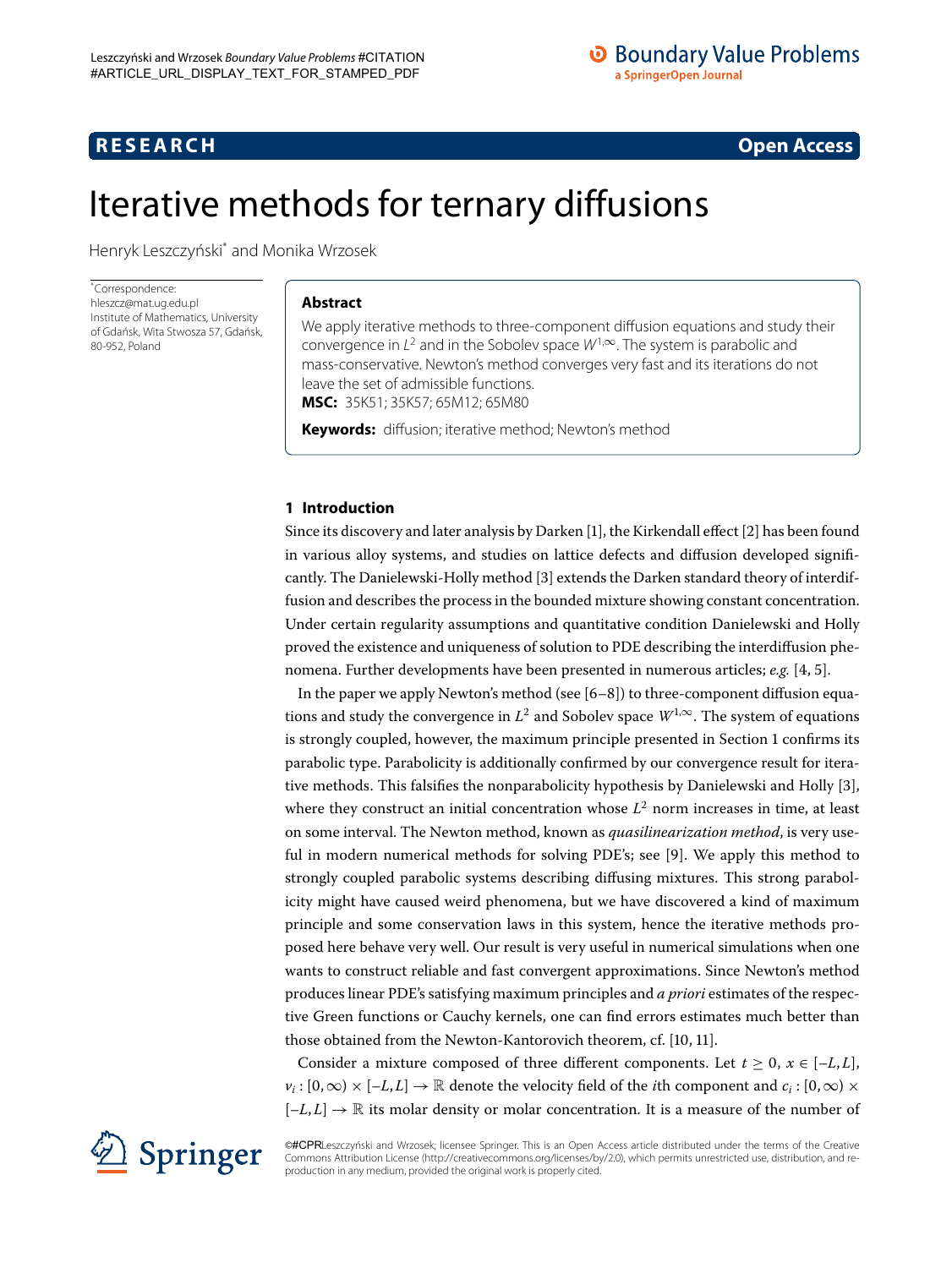particles contained in any volume,  $c_1 + c_2 + c_3 \equiv$  const. The component diffusion flux is a Fickian flow:

$$
J_i^d(t,x) := -D_i \operatorname{grad} c_i,
$$

where  $D_i$  is the intrinsic diffusitivity of the *i*th component which we assume to satisfy  $D_1 > D_2 > D_3 > 0$ . Denote  $D'_i := D_i - D_3$  for  $i = 1, 2$ . The overall *i*th component flux is a sum of diffusion and convection fluxes:

$$
J_i := J_i^d + c_i v^D,
$$

where  $v^D$  stands for a drift velocity. By the mass conservation law:

<span id="page-1-0"></span>
$$
\frac{\partial c_i}{\partial t} = -\operatorname{div} J_i
$$

and upon denoting  $u = c_1$ ,  $v = c_2$ ,  $w = c_3$  we arrive at the following system of equations:

<span id="page-1-1"></span>
$$
u_t = D_1 u_{xx} - (u [D'_1 u_x + D'_2 v_x])_x,
$$
  
\n
$$
v_t = D_2 v_{xx} - (v [D'_1 u_x + D'_2 v_x])_x,
$$
  
\n
$$
w_t = D_3 w_{xx} - (w [D'_1 u_x + D'_2 v_x])_x
$$
\n(1.1)

with the initial condition

<span id="page-1-2"></span>
$$
u(0,x) = u_0(x), \qquad v(0,x) = v_0(x), \qquad w(0,x) = w_0(x) = 1 - u_0(x) - v_0(x) \tag{1.2}
$$

for  $x \in [-L, L]$  and the Neumann boundary condition

$$
\frac{\partial u}{\partial n} = 0, \qquad \frac{\partial v}{\partial n} = 0, \qquad \frac{\partial w}{\partial n} = 0 \quad \text{for } t \ge 0, x \in \{-L, L\}.
$$
 (1.3)

Let  $X$  denote the space consisting of triples of functions  $(u, v, w)$  satisfying

 $u, v, w \in C^{1,2}$ ,  $u_x$ ,  $u_{xx}$ ,  $v_x$ ,  $v_{xx}$  are bounded,  $u \geq 0, v \geq 0, w \geq 0$  for  $t \geq 0, x \in [-L, L],$  $u + v + w = 1$  for  $t > 0$ ,  $x \in [-L, L]$ , *u*, *v*, *w* obey the Neumann boundary condition.

**Remark 1.1** If  $(u, v, w) \in \mathcal{X}$  then the third equation of (1.1) is not necessary, since  $w = 1$  $u - v$ . However, we keep it for a more convenient analysis of some properties of solutions.

**Remark 1.2** We call

$$
v^D = D_1'u_x + D_2'v_x = D_1u_x + D_2v_x + D_3w_x
$$

the drift velocity; it describes the marker position.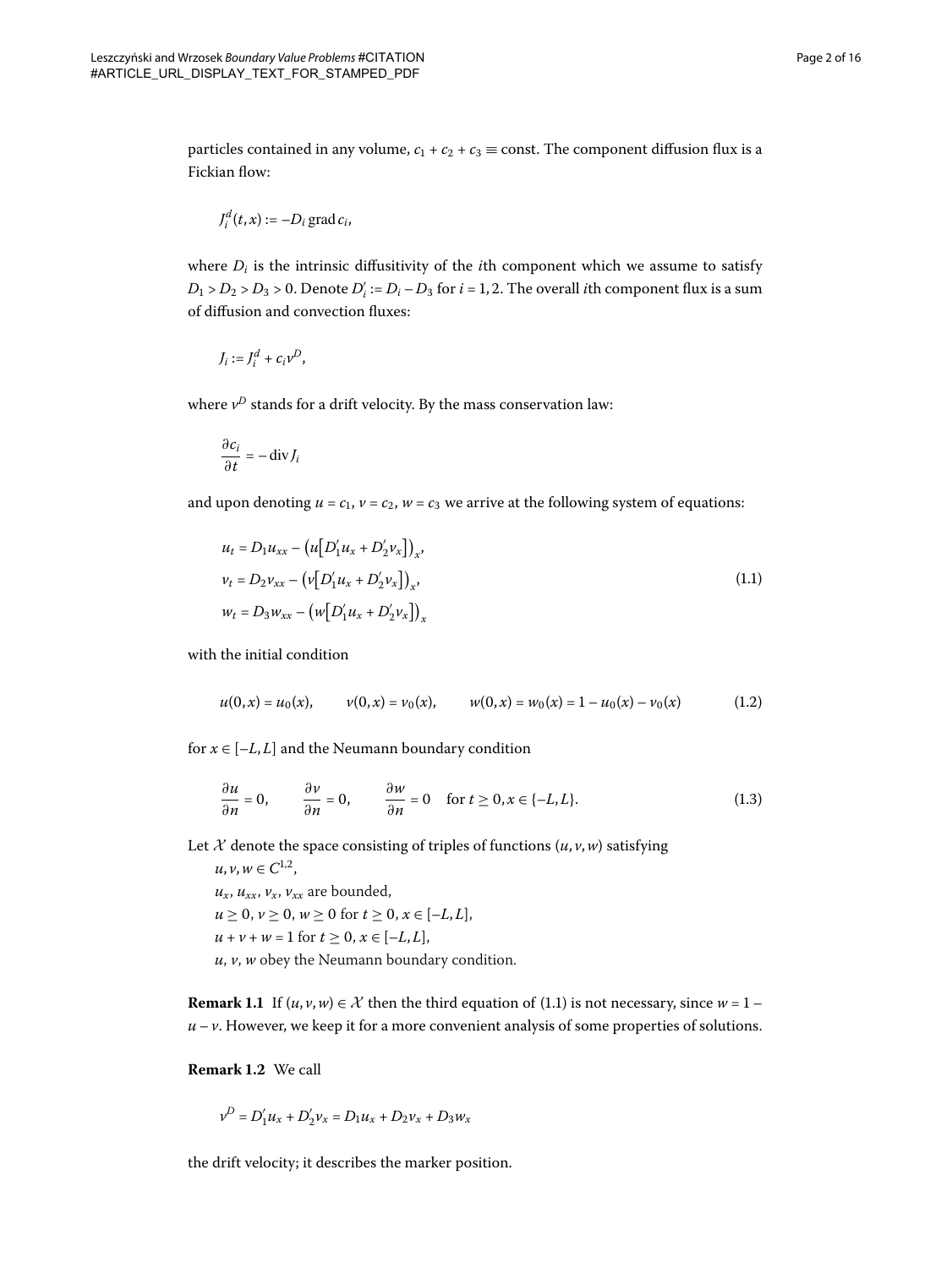$$
\int_{-L}^{L} u \, dx = \text{const.}, \qquad \int_{-L}^{L} v \, dx = \text{const.}, \qquad \int_{-L}^{L} w \, dx = \text{const.}
$$

*Proof* The relation

$$
\frac{d}{dt}\int_{-L}^{L}u\,dx=0
$$

can be shown by means of the Neumann boundary condition.  $\Box$ 

**Lemma 1.4** (Maximum principle) *Suppose that*  $u(0, \cdot), v(0, \cdot), w(0, \cdot) \in C^2$  *and* 

$$
u(0,x) \ge 0
$$
,  $v(0,x) \ge 0$ ,  $w(0,x) \ge 0$ ,  $u(0,x) + v(0,x) + w(0,x) = 1$ 

*for*  $x \in [-L, L]$ [.](#page-1-0) *If*  $(u, v, w)$  *satisfy*  $(1.1)$ - $(1.3)$  *then*  $(u, v, w) \in \mathcal{X}$ .

*Proof* Let  $\tilde{u} = u + \varepsilon e^{\lambda t}$ ,  $\tilde{v} = v + \varepsilon e^{\lambda t}$ ,  $\tilde{w} = w + \varepsilon e^{\lambda t}$  for  $\varepsilon > 0$ . We have

$$
\tilde{u}_t = u_t + \varepsilon \lambda e^{\lambda t}, \qquad \tilde{u}_x = u_x, \qquad \tilde{u}_{xx} = u_{xx},
$$
  

$$
\tilde{\nu}_t = v_t + \varepsilon \lambda e^{\lambda t}, \qquad \tilde{\nu}_x = \nu_x, \qquad \tilde{\nu}_{xx} = \nu_{xx}.
$$

There exists  $\lambda \in \mathbb{R}$  (sufficiently large) such that we have strong differential inequalities:

$$
\tilde{u}_t > D_1 \tilde{u}_{xx} - \tilde{u} \Big[ D_1' \tilde{u}_{xx} + D_2' \tilde{\nu}_{xx} \Big] - \tilde{u}_x \Big[ D_1' \tilde{u}_x + D_2' \tilde{\nu}_x \Big],
$$
  
\n
$$
\tilde{\nu}_t > D_2 \tilde{\nu}_{xx} - \tilde{\nu} \Big[ D_1' \tilde{u}_{xx} + D_2' \tilde{\nu}_{xx} \Big] - \tilde{\nu}_x \Big[ D_1' \tilde{u}_x + D_2' \tilde{\nu}_x \Big],
$$
  
\n
$$
\tilde{w}_t > D_3 \tilde{w}_{xx} - \tilde{w} \Big[ D_1' \tilde{u}_{xx} + D_2' \tilde{\nu}_{xx} \Big] - \tilde{w}_x \Big[ D_1' \tilde{u}_x + D_2' \tilde{\nu}_x \Big].
$$

We claim that  $\tilde{u} > 0$ ,  $\tilde{v} > 0$ ,  $\tilde{w} > 0$  in the whole domain. Suppose that this is not true and take the smallest  $t^* > 0$  such that  $\tilde{u}(t^*, x^*) = 0$ , or  $\tilde{v}(t^*, x^*) = 0$ , or  $\tilde{w}(t^*, x^*) = 0$  for some  $x^* \in [-L, L]$ . Without loss of generality we assume  $\tilde{u}(t^*, x^*) = 0$ . Since  $\tilde{u}(t^*, x^*) =$  $\min_{\{t \leq t^*, x \in [-L,L]\}} \tilde{u}(t,x)$  we have  $\tilde{u}_x(t^*, x^*) = 0$ ,  $\tilde{u}_t(t^*, x^*) \leq 0$  and  $\tilde{u}_{xx}(t^*, x^*) \geq 0$ . Hence

$$
0 \geq \tilde{u}_t(t^*, x^*) > D_1 \tilde{u}_{xx}(t^*, x^*) - \tilde{u}(t^*, x^*) [D'_1 \tilde{u}_{xx}(t^*, x^*) + D'_2 \tilde{v}_{xx}(t^*, x^*)]
$$
  

$$
- \tilde{u}_x(t^*, x^*) [D'_1 \tilde{u}_x(t^*, x^*) + D'_2 \tilde{v}_x(t^*, x^*)] \geq 0,
$$

which is a contradiction. Thus  $\tilde{u} > 0$  for  $t \ge 0$ ,  $x \in [-L, L]$ . If  $\varepsilon \to 0^+$  then  $\tilde{u} \to u$ . Hence *u* > 0. Similarly, *v*(*t*, *x*) ≥ 0 and *w*(*t*, *x*) ≥ 0 for *t* ≥ 0, *x* ∈ [–*L*, *L*].

### **2 Uniqueness**

Let  $\overline{\mathcal{X}}$  be the closure of  $\mathcal{X}$  w.r.t. the  $L^2$  norm. The existence and uniqueness of solutions to problem (1[.](#page-1-2)1)-(1.3) in  $\mathcal X$  w.r.t. the Sobolev norm  $W^{1,2}$  is given in [3[\]](#page-15-2). The following proposition concerns the uniqueness of solutions in  $L^2$ . Since the set of  $C^2$ -functions is dense in  $L^2$ , the proof is carried out in  $\mathcal X$ . The uniqueness is obtained for weak solutions.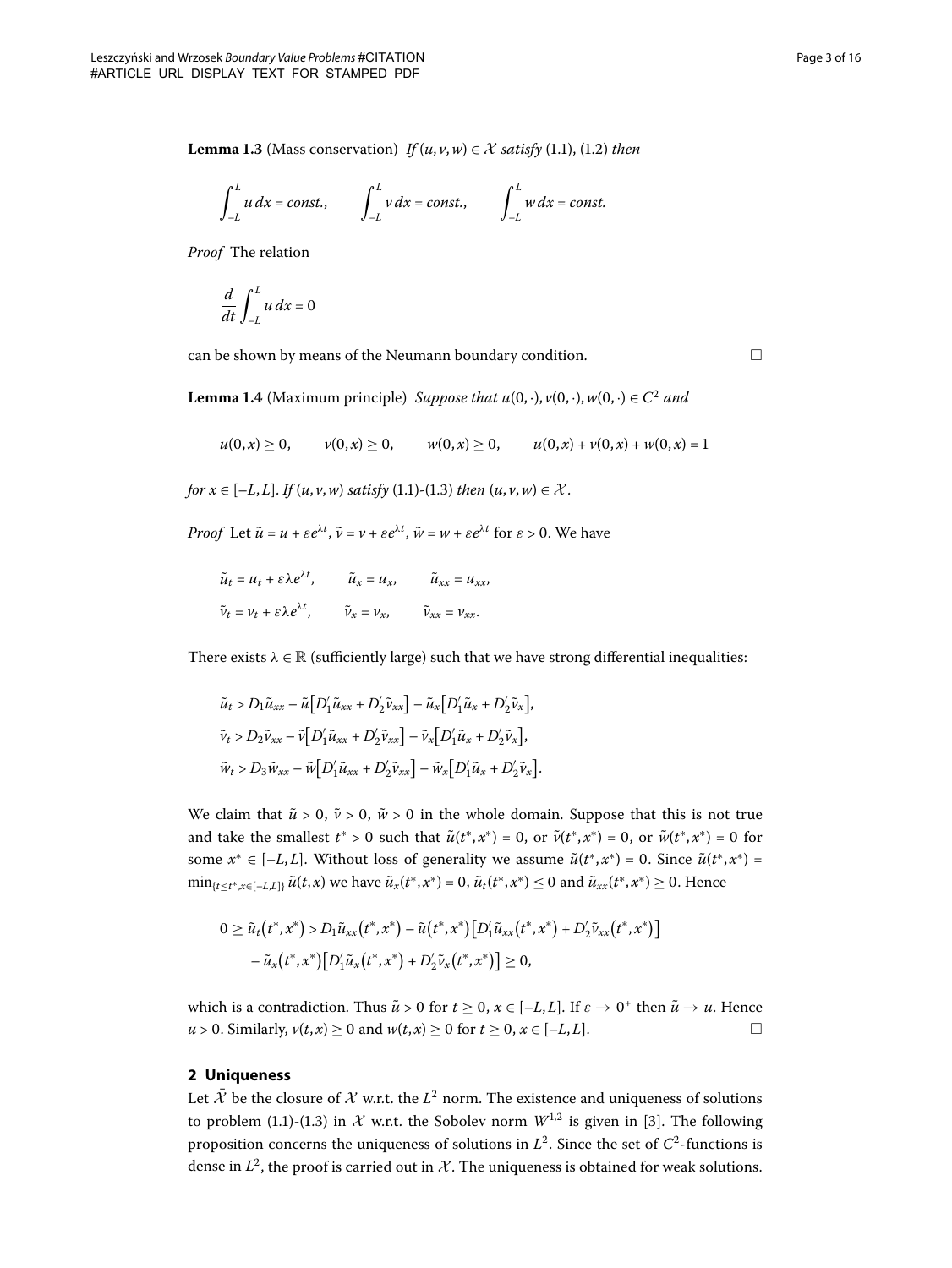**Proposition 2.1** Assume that  $(7-4\sqrt{3})D_2 \le D_1 \le (7+4\sqrt{3})D_2$  and  $(u_0, v_0, w_0) \in \overline{\mathcal{X}}$ . Then *a* weak solution  $(u, v, w) \in \overline{X}$  to problem (1[.](#page-1-0)1)-(1.3) is unique in  $L^2$ .

*Proof* Since every  $L^2$ -function can be approximated by a sequence of  $\mathcal{X}$ -functions, it suffices to show the uniqueness of  $\mathcal{X}$ -solutions w.r.t. the  $L^2$ -norm. Let  $(u, v, w) \in \mathcal{X}$  and  $(\bar{u}, \bar{v}, \bar{w}) \in \mathcal{X}$  be solutions to (1[.](#page-1-0)1)-(1.3). Denote

 $\Delta u = u - \bar{u}$ ,  $\Delta v = v - \bar{v}$ ,  $\Delta w = w - \bar{w}$ 

and observe that

$$
\Delta u_t = D_1 \Delta u_{xx} - \left(\Delta u \left[D'_1 u_x + D'_2 v_x\right]\right)_x - \left(\bar{u} \left[D'_1 \Delta u_x + D'_2 \Delta v_x\right]\right)_x,
$$
  

$$
\Delta v_t = D_2 \Delta v_{xx} - \left(\Delta v \left[D'_1 u_x + D'_2 v_x\right]\right)_x - \left(\bar{v} \left[D'_1 \Delta u_x + D'_2 \Delta v_x\right]\right)_x,
$$
  

$$
\Delta w_t = D_3 \Delta w_{xx} - \left(\Delta w \left[D'_1 u_x + D'_2 v_x\right]\right)_x - \left(\bar{w} \left[D'_1 \Delta u_x + D'_2 \Delta v_x\right]\right)_x.
$$

We have

$$
\int_{-L}^{L} \Delta u \Delta u_t dx = D_1 \int_{-L}^{L} \Delta u \Delta u_{xx} dx - \int_{-L}^{L} \Delta u (\Delta u [D'_1 u_x + D'_2 v_x])_x dx
$$

$$
- \int_{-L}^{L} \Delta u (\overline{u} [D'_1 \Delta u_x + D'_2 \Delta v_x])_x dx.
$$

Using integration by parts we obtain

$$
2D_1 \int_{-L}^{L} \Delta u \Delta u_{xx} dx = -2D_1 \int_{-L}^{L} (\Delta u_x)^2 dx,
$$
  
\n
$$
2\int_{-L}^{L} \Delta u (\Delta u [D'_1 u_x + D'_2 v_x])_x dx = \int_{-L}^{L} (\Delta u)^2 [D'_1 u_{xx} + D'_2 v_{xx}] dx,
$$
  
\n
$$
2\int_{-L}^{L} \Delta u (\bar{u} [D'_1 \Delta u_x + D'_2 \Delta v_x])_x dx = -2\int_{-L}^{L} \Delta u_x \bar{u} [D'_1 \Delta u_x + D'_2 \Delta v_x] dx.
$$

Hence

$$
\frac{d}{dt} \int_{-L}^{L} \left[ (\Delta u)^2 + (\Delta v)^2 + (\Delta w)^2 \right] dx
$$
\n
$$
= 2 \int_{-L}^{L} (\Delta u \Delta u_t + \Delta v \Delta v_t + \Delta w \Delta w_t) dx
$$
\n
$$
= -2 \int_{-L}^{L} (D_1 (\Delta u_x)^2 + D_2 (\Delta v_x)^2 + D_3 (\Delta w_x)^2) dx
$$
\n
$$
- \int_{-L}^{L} ((\Delta u)^2 + (\Delta v)^2 + (\Delta w)^2) [D'_1 u_{xx} + D'_2 v_{xx}] dx
$$
\n
$$
+ 2 \int_{-L}^{L} (\Delta u_x \bar{u} + \Delta v_x \bar{v} + \Delta w_x \bar{w}) [D'_1 \Delta u_x + D'_2 \Delta v_x] dx.
$$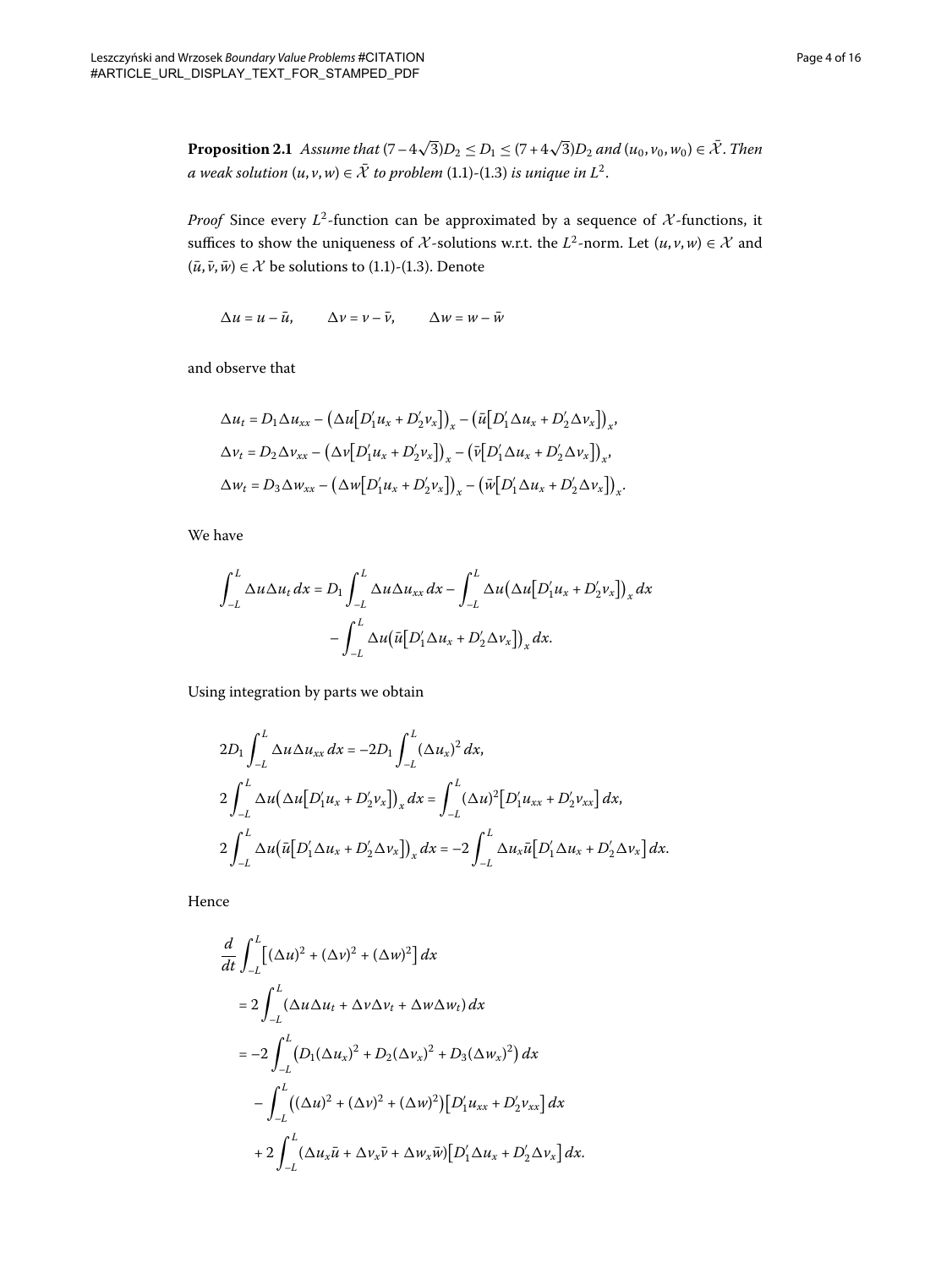By the fact that  $\Delta w_x = -\Delta u_x - \Delta v_x$  we obtain

$$
2\int_{-L}^{L} (\Delta u \Delta u_t + \Delta v \Delta v_t + \Delta w \Delta w_t) dx
$$
  
=  $-\int_{-L}^{L} ((\Delta u)^2 + (\Delta v)^2 + (\Delta w)^2) [D'_1 u_{xx} + D'_2 v_{xx}] dx$   
 $- 2\int_{-L}^{L} (D_1 + D_3 - D'_1 (\bar{u} - \bar{w})) (\Delta u_x)^2 dx$   
 $- 2\int_{-L}^{L} (D_2 + D_3 - D'_2 (\bar{v} - \bar{w})) (\Delta v_x)^2 dx$   
 $- 2\int_{-L}^{L} (2D_3 - D'_1 (\bar{v} - \bar{w}) - D'_2 (\bar{u} - \bar{w})) \Delta u_x \Delta v_x dx.$ 

We examine the nonnegative definiteness of the matrix:

$$
A = \begin{bmatrix} D_1 + D_3 - D_1'(\bar{u} - \bar{w}) & D_3 - \frac{1}{2}D_1'(\bar{v} - \bar{w}) - \frac{1}{2}D_2'(\bar{u} - \bar{w}) \\ D_3 - \frac{1}{2}D_1'(\bar{v} - \bar{w}) - \frac{1}{2}D_2'(\bar{u} - \bar{w}) & D_2 + D_3 - D_2'(\bar{v} - \bar{w}) \end{bmatrix}
$$

*i.e.*

$$
D_1 + D_3 - D'_1(\bar{u} - \bar{w}) \ge 0
$$
,  $D_2 + D_3 - D'_2(\bar{v} - \bar{w}) \ge 0$ , and  $det(A) \ge 0$ .

The first two inequalities are true due to the relations:

$$
-1 \leq \bar{u} - \bar{w} \leq 1, \qquad -1 \leq \bar{v} - \bar{w} \leq 1, \qquad D_1 > D_2 > D_3 > 0.
$$

The condition

$$
(7-4\sqrt{3})D_2 \le D_1 \le (7+4\sqrt{3})D_2
$$

implies  $det(A) \ge 0$  for all admissible  $\bar{u}$ ,  $\bar{w}$ .

# **3 Iterative methods**

Recall that

$$
D'_1 u_x + D'_2 v_x = D_1 u_x + D_2 v_x + D_3 w_x,
$$
  

$$
D'_1 u_{xx} + D'_2 v_{xx} = D_1 u_{xx} + D_2 v_{xx} + D_3 w_{xx}.
$$

Assume that  $(u^{(0)}, v^{(0)}, w^{(0)})$  coincides with  $(u_0, v_0, w_0)$  at  $t = 0$  and formulate an iterative method for  $(1.1)-(1.3)$  $(1.1)-(1.3)$  $(1.1)-(1.3)$ :

$$
u_t^{(k+1)} = D_1 u_{xx}^{(k+1)} - (u^{(k)} [D_1 u_x^{(k+1)} + D_2 v_x^{(k+1)} + D_3 w_x^{(k+1)}])_x,
$$
  
\n
$$
v_t^{(k+1)} = D_2 v_{xx}^{(k+1)} - (v^{(k)} [D_1 u_x^{(k+1)} + D_2 v_x^{(k+1)} + D_3 w_x^{(k+1)}])_x,
$$
  
\n
$$
w_t^{(k+1)} = D_3 w_{xx}^{(k+1)} - (w^{(k)} [D_1 u_x^{(k+1)} + D_2 v_x^{(k+1)} + D_3 w_x^{(k+1)}])_x,
$$
\n(3.1)

<span id="page-4-0"></span> $\Box$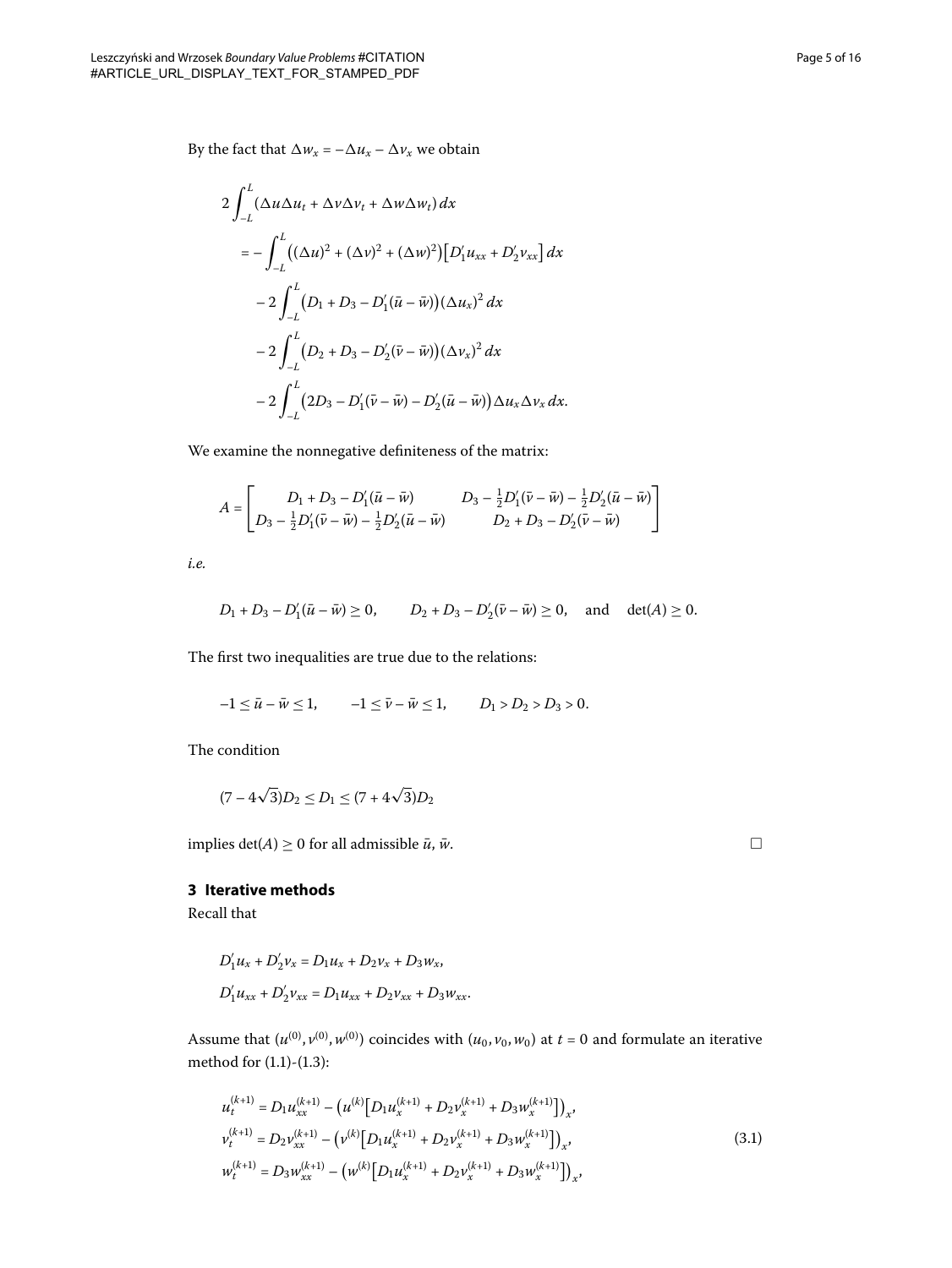$\Box$ 

with the initial condition

<span id="page-5-1"></span><span id="page-5-0"></span>
$$
u^{(k+1)}(0,x) = u_0(x), \qquad v^{(k+1)}(0,x) = v_0(x), \qquad w^{(k+1)}(0,x) = w_0(x) \tag{3.2}
$$

<span id="page-5-2"></span>for  $x \in [-L, L]$  and the Neumann boundary condition. Moreover, assume that

$$
u_0(x) + v_0(x) + w_0(x) = 1
$$
\n(3.3)

for  $x \in [-L, L]$ . Denote

$$
\Delta u^{(k)} = u^{(k+1)} - u^{(k)}, \qquad \Delta v^{(k)} = v^{(k+1)} - v^{(k)}, \qquad \Delta w^{(k)} = w^{(k+1)} - w^{(k)}.
$$

**Lemma 3.1** Assume  $u_0$ ,  $v_0$ ,  $w_0 \in \mathcal{X}$ ,  $(u^{(0)}, v^{(0)}, w^{(0)}) = (u_0, v_0, w_0)$  at  $t = 0$  and  $u^{(0)} + v^{(0)} + v^{(0)}$  $w^{(0)} = 1$ . If  $(u^{(k)}, v^{(k)}, w^{(k)})$  fulfills (3.1) with (3.2), the Neumann boundary condition and  $(3.3)$ , *then*  $u^{(k)} + v^{(k)} + w^{(k)} = 1$ .

*Proof* It suffices to show  $u^{(k)} + v^{(k)} + w^{(k)} = 1 \Rightarrow u^{(k+1)} + v^{(k+1)} + w^{(k+1)} = 1$ . We assume the induction hypothesis  $u^{(k)} + v^{(k)} + w^{(k)} = 1$ . Thus

$$
u_t^{(k+1)} + v_t^{(k+1)} + w_t^{(k+1)}
$$
  
=  $D_1 u_{xx}^{(k+1)} + D_2 v_{xx}^{(k+1)} + D_3 w_{xx}^{(k+1)}$   

$$
- (u_x^{(k)} + v_x^{(k)} + w_x^{(k)}) [D_1 u_x^{(k+1)} + D_2 v_x^{(k+1)} + D_3 w_x^{(k+1)}]
$$
  

$$
- (u^{(k)} + v^{(k)} + w^{(k)}) [D_1 u_{xx}^{(k+1)} + D_2 v_{xx}^{(k+1)} + D_3 w_{xx}^{(k+1)}] \equiv 0.
$$

Hence the statement is proved.

The following theorem establishes a convergence of the iterative method  $(3.1)$ - $(3.2)$ .

**Theorem 3.2** Suppose  $(u_0, v_0, w_0) \in \mathcal{X}$  and  $(u^{(0)}, v^{(0)}, w^{(0)}) = (u_0, v_0, w_0)$  at  $t = 0$ . If  $u_x^{(k)}, v_x^{(k)}$ ,  $w_x^{(k)}$  are  $C^2$  and

 $0 \le u^{(k)} \le 1,$   $0 \le v^{(k)} \le 1,$   $0 \le w^{(k)} \le 1$  for  $k = 1, 2, ...$ 

then the sequence  $(u^{(k)}, v^{(k)}, w^{(k)})$  defined by (3.1), (3.2) converges to the solution  $(u, v, w)$  of (1[.](#page-1-0)1), (1.2) *in the Sobolev space*  $W^{1,\infty}$ .

*Proof* As in the previous section denote the increments  $\Delta u^{(k)} = u^{(k+1)} - u^{(k)}$ ,  $\Delta v^{(k)} = v^{(k+1)} - v^{(k)}$  $v^{(k)}$ ,  $\Delta w^{(k)} = w^{(k+1)} - w^{(k)}$ [.](#page-4-0) From (3.1) we have the following differential equations:

$$
\begin{aligned} \Delta u_t^{(k+1)} &= D_1 \Delta u_{xx}^{(k+1)} - \left(u^{(k+1)} \big[ D_1' \Delta u_x^{(k+1)} + D_2' \Delta v_x^{(k+1)} \big] \right)_x \\ &- \left( \Delta u^{(k)} \big[ D_1' u_x^{(k+1)} + D_2' v_x^{(k+1)} \big] \right)_x, \\ \Delta v_t^{(k+1)} &= D_2 \Delta v_{xx}^{(k+1)} - \left( v^{(k+1)} \big[ D_1' \Delta u_x^{(k+1)} + D_2' \Delta v_x^{(k+1)} \big] \right)_x \\ &- \left( \Delta v^{(k)} \big[ D_1 u_x^{(k+1)} + D_2 v_x^{(k+1)} + D_3 w_x^{(k+1)} \big] \right)_x. \end{aligned}
$$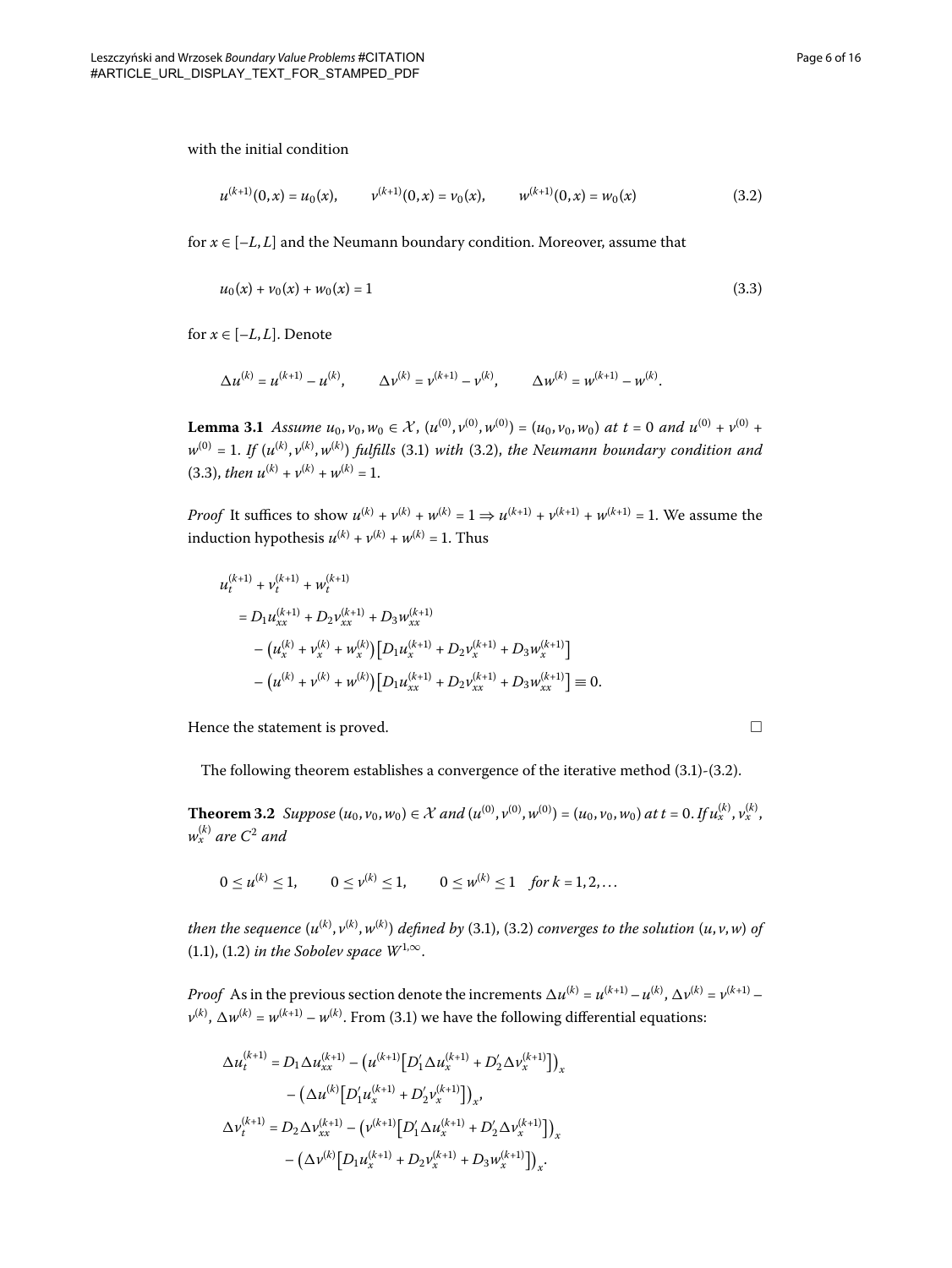Using the Green functions  $G^{1,k}$ ,  $G^{2,k}$  corresponding to the differential operators

$$
\begin{bmatrix}\n\frac{\partial}{\partial t} - D_1 \frac{\partial^2}{\partial x^2} + u^{(k+1)} D_1' \frac{\partial^2}{\partial x^2} & D_2' \frac{\partial^2}{\partial x^2} \\
D_1' \frac{\partial^2}{\partial x^2} & \frac{\partial}{\partial t} - D_2 \frac{\partial^2}{\partial x^2} + v^{(k+1)} D_2' \frac{\partial^2}{\partial x^2}\n\end{bmatrix}
$$
\n(3.4)

we have

<span id="page-6-0"></span>
$$
\begin{bmatrix}\n\Delta u^{(k+1)}(t,x) \\
\Delta v^{(k+1)}(t,x)\n\end{bmatrix} = \int_0^t \int_{-L}^L \begin{bmatrix}\nG^{1,k}(t,s,x,y)P^{1,k}(s,y) \\
G^{2,k}(t,s,x,y)P^{2,k}(s,y)\n\end{bmatrix} dy ds,
$$
\n
$$
\begin{bmatrix}\n\Delta u_x^{(k+1)}(t,x) \\
\Delta v_x^{(k+1)}(t,x)\n\end{bmatrix} = \int_0^t \int_{-L}^L \begin{bmatrix}\nG_x^{1,k}(t,s,x,y)P^{1,k}(s,y) \\
G_x^{2,k}(t,s,x,y)P^{2,k}(s,y)\n\end{bmatrix} dy ds,
$$

where  $P^{i,k}(s,y)$  depend on  $\Delta u^{(k)},\,\Delta \nu^{(k)},\,\Delta u^{(k)}_x,\,\Delta \nu^{(k)}_x,\,\Delta u^{(k+1)}_x,\,\Delta \nu^{(k+1)}_x$  for  $i$  = 1, 2. The Green functions  $G^{i,k}$  depend on  $u^{(k)},$   $v^{(k)}$  and have the uniform estimates

<span id="page-6-1"></span>
$$
\int_{-L}^{L} |G^{i,k}(t,s,x,y)| dy \le C, \qquad \int_{-L}^{L} |G^{i,k}(t,s,x,y)| dy \le \frac{C}{\sqrt{t-s}}, \tag{3.5}
$$

with some generic constant *C* not depending on *k*[.](#page-5-2) By Lemma 3.1 there exists  $M \ge 0$  such that

$$
\|u_x^{(k+1)}(t, \cdot)\|_{L^{\infty}} \le M, \qquad \|v_x^{(k+1)}(t, \cdot)\|_{L^{\infty}} \le M, \|u_{xx}^{(k+1)}(t, \cdot)\|_{L^{\infty}} \le M, \qquad \|v_{xx}^{(k+1)}(t, \cdot)\|_{L^{\infty}} \le M.
$$
\n(3.6)

Since

$$
\|P^{1,k}(t,\cdot)\|_{L^{\infty}} \leq M(D'_1 + D'_2) \|\Delta u^{(k)}(t,\cdot)\|_{L^{\infty}} + M(D'_1 + D'_2) \|\Delta u^{(k)}_x(t,\cdot)\|_{L^{\infty}}
$$

$$
+ M D'_1 \|\Delta u^{(k+1)}_x(t,\cdot)\|_{L^{\infty}} + M D'_2 \|\Delta v^{(k+1)}_x(t,\cdot)\|_{L^{\infty}}
$$

we get

$$
\begin{split} \left\| \left( \Delta u^{(k+1)}, \Delta v^{(k+1)} \right) (t, \cdot) \right\|_{W^{1,\infty}} &:= \left\| \Delta u^{(k+1)}(t, \cdot) \right\|_{W^{1,\infty}} + \left\| \Delta v^{(k+1)}(t, \cdot) \right\|_{W^{1,\infty}} \\ &\leq \int_0^t \frac{2C_1}{\sqrt{t-s}} \left\| \left( \Delta u^{(k)}, \Delta v^{(k)} \right) (s, \cdot) \right\|_{W^{1,\infty}} ds \\ &\quad + \int_0^t \frac{2C_1}{\sqrt{t-s}} \left\| \left( \Delta u^{(k+1)}, \Delta v^{(k+1)} \right) (s, \cdot) \right\|_{W^{1,\infty}} ds. \end{split}
$$

Applying Lemma [A.](#page-13-0)1 we have  $\|(\Delta u^{(0)}, \Delta v^{(0)})(t, \cdot)\|_{W^{1,\infty}} \leq K_0$  and by induction:  $\|(\Delta u^{(k)},$  $\Delta v^{(k)}$ )(*t*, ⋅) || <sub>*W*<sup>1,∞</sup> ≤ *K*<sub>k</sub> *t*<sup> $\frac{k}{2}$ </sub> for *k* = 1, 2, ... . Hence</sub></sup>

$$
K_{k+1} = K_k \frac{C}{1 - 2CT^{1/2}} \int_0^1 \frac{\theta^k}{\sqrt{1 - \theta}} d\theta.
$$

Notice that

$$
\frac{K_{k+1}}{K_k} = \frac{C}{1 - 2CT^{1/2}} \int_0^1 \frac{\theta^k}{\sqrt{1 - \theta}} d\theta \to 0 \quad \text{as } k \to \infty.
$$

By the d'Alembert's ratio test the convergence radius is + $\infty$ .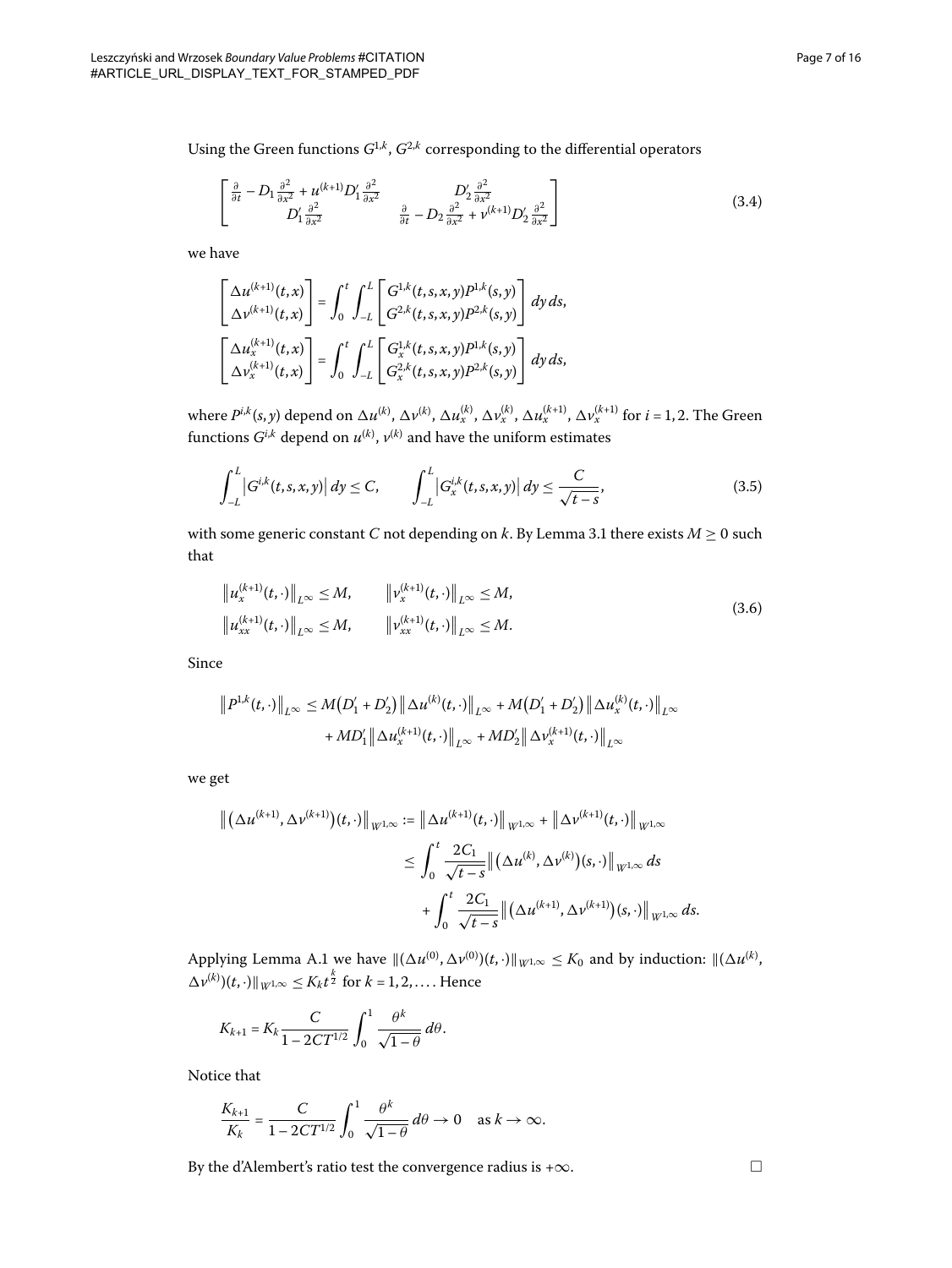<span id="page-7-0"></span>We give sufficient conditions for the successive approximations to remain in  $X$ .

**Proposition 3.3** Assume that  $u_0, v_0 \in C^4$ ,  $0 < \varepsilon_0 \le u_0(x) \le 1 - \varepsilon_0 < 1$ ,  $0 < \varepsilon_0 \le v_0(x) \le$  $1-\varepsilon_0 < 1$  and the sequence  $(u^{(k)}, v^{(k)}, w^{(k)})$  defined by (3.1) with the first element given by

$$
u^{(0)}(t,x) = u_0(x) + tk_u(x) \quad and \quad v^{(0)}(t,x) = v_0(x) + tk_v(x),
$$

*where*  $k_u, k_v \in \mathcal{X}$  *are of the form* 

$$
k_u(x) = D_1 u''_0(x) - (u_0(x)[D'_1 u'_0(x) + D'_2 v'_0(x)]_x,
$$
  

$$
k_v(x) = D_2 v''_0(x) - (v_0(x)[D'_1 u'_0(x) + D'_2 v'_0(x)]_x,
$$

*converges to the solution*  $(u, v, w)$  *of*  $(1.1)$  $(1.1)$  $(1.1)$ ,  $(1.2)$  *in the Sobolev space*  $W^{1, \infty}$ *. If* 

$$
\sum_{k=0}^{\infty} K_k t^{k/2} \le \varepsilon_0, \quad \text{where } K_k = K_{k-1} \frac{C}{1 - 2CT^{1/2}} \int_0^1 \frac{\theta^{k-1}}{\sqrt{1 - \theta}} d\theta,
$$

 $then 0 \leq u^{(k)}(t,x) \leq 1 \ and \ 0 \leq v^{(k)}(t,x) \leq 1, k = 0, 1, \ldots.$ 

*Proof* We have

$$
u_t^{(0)}(t,x) = k_u(x), \qquad u_x^{(0)}(t,x) = u'_0(x) + tk'_u(x), \qquad u_{xx}^{(0)}(t,x) = u''_0(x) + tk''_u(x).
$$

Hence

$$
k_u(x) = D_1 u_0''(x) - u_0'(x) [D'_1 u_0'(x) + D'_2 v_0'(x)] - u_0(x) [D'_1 u_0''(x) + D'_2 v_0''(x)]
$$
  
= 
$$
D_1 (u_{xx}^{(0)}(t,x) - tk_u'(x))
$$
  

$$
- (u_x^{(0)}(t,x) - tk_u'(x)) [D'_1 u_x^{(0)} + D'_2 v_x^{(0)} - t (D'_1 k'_u(x) + D'_2 k'_v(x))]
$$
  

$$
- (u^{(0)}(t,x) - tk_u(x)) [D'_1 u_{xx}^{(0)} + D'_2 v_{xx}^{(0)} - t (D'_1 k_u''(x) + D'_2 k_v''(x))].
$$

Thus we get

$$
\Delta u_t^{(0)}(t,x) = u_t^{(1)}(t,x) - u_t^{(0)}(t,x)
$$
  
\n
$$
= D_1 u_{xx}^{(1)}(t,x) - u_x^{(0)}(t,x) [D'_1 u_x^{(1)}(t,x) + D'_2 v_x^{(1)}(t,x)]
$$
  
\n
$$
- u^{(0)}(t,x) [D'_1 u_{xx}^{(1)}(t,x) + D'_2 v_{xx}^{(1)}(t,x)] - k_u(x)
$$
  
\n
$$
= D_1 \Delta u_{xx}^{(0)}(t,x) - (u^{(0)}(t,x) [D'_1 \Delta u_x^{(0)}(t,x) + D'_2 \Delta v_x^{(0)}(t,x)]_x
$$
  
\n
$$
+ tR_1(x) + t^2 R_2(x),
$$

where

$$
R_1(x) := D_1 k''_u(x) - u_x^{(0)}(t, x) (D'_1 k'_u(x) + D'_2 k'_v(x)) - k'_u(x) [D'_1 u_x^{(0)}(t, x) + D'_2 v_x^{(0)}(t, x)]
$$
  

$$
- u^{(0)}(t, x) (D'_1 k''_u(x) + D'_2 k''_v(x)) - k_u(x) [D'_1 u_{xx}^{(0)}(t, x) + D'_2 v_{xx}^{(0)}(t, x)],
$$
  

$$
R_2(x) := k'_u(x) (D'_1 k'_u(x) + D'_2 k'_v(x)) + k_u(x) (D'_1 k''_u(x) + D'_2 k''_v(x)).
$$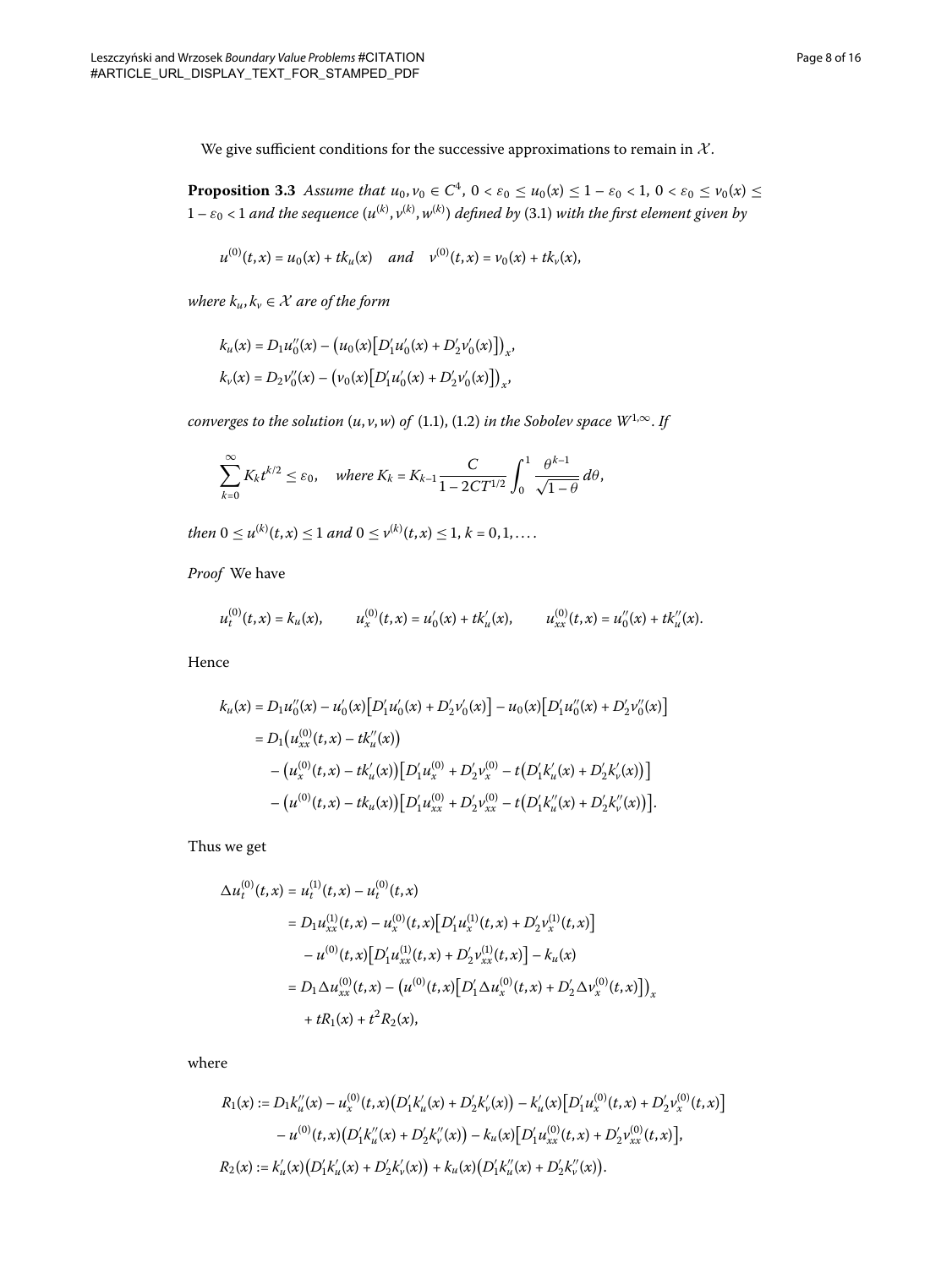$$
||R||_{L^{\infty}} = ||tR_1 + t^2 R_2||_{L^{\infty}} \leq T(|R_1||_{L^{\infty}} + T||R_2||_{L^{\infty}}) =: K_0.
$$

Thus

$$
\left\| \left( \Delta u^{(0)}, \Delta v^{(0)} \right) (t, \cdot) \right\|_{W^{1,\infty}} \leq \int_0^t \frac{C}{\sqrt{t-s}} \Big[ \left\| \left( \Delta u^{(0)}, \Delta v^{(0)} \right) (s, \cdot) \right\|_{W^{1,\infty}} + K_0 \Big] ds.
$$

Applying Lemma [A.](#page-13-0)1 we have

$$
\left\| \big(\Delta u^{(0)}, \Delta \nu^{(0)}\big)(t, \cdot)\right\|_{W^{1,\infty}} \leq K_1 t^{1/2}
$$

and by induction  $\|(\Delta u^{(k)}, \Delta v^{(k)})(t, \cdot)\|_{W^{1,\infty}} \leq K_{k+1} t^{\frac{k+1}{2}}$  for  $k = 1, 2, ...$ . Hence

$$
K_{k+1} = K_k \frac{C}{1 - 2CT^{1/2}} \int_0^1 \frac{\theta^k}{\sqrt{1 - \theta}} d\theta.
$$

**Remark 3.4** The functions  $k_u, k_v \in \mathcal{X}$  can be slightly perturbed near the lateral boundary in order to fulfill the Neumann boundary condition.

### **4 Convergence of the Newton method**

As in the previous section denote

$$
\Delta u^{(k)} = u^{(k+1)} - u^{(k)}, \qquad \Delta \nu^{(k)} = \nu^{(k+1)} - \nu^{(k)}, \qquad \Delta w^{(k)} = w^{(k+1)} - w^{(k)}.
$$

We assume that  $(u^{(0)}, v^{(0)}, w^{(0)}) = (u_0, v_0, w_0)$  at  $t = 0$  and formulate the Newton method for  $(1.1)-(1.3)$  $(1.1)-(1.3)$  $(1.1)-(1.3)$ :

<span id="page-8-0"></span>
$$
u_t^{(k+1)} = D_1 u_{xx}^{(k+1)} - (u^{(k)} [D'_1 u_x^{(k)} + D'_2 v_x^{(k)}])_x
$$
  
\n
$$
- (\Delta u^{(k)} [D'_1 u_x^{(k)} + D'_2 v_x^{(k)}])_x - (u^{(k)} [D'_1 \Delta u_x^{(k)} + D'_2 \Delta v_x^{(k)}])_x,
$$
  
\n
$$
v_t^{(k+1)} = D_2 v_{xx}^{(k+1)} - (v^{(k)} [D'_1 u_x^{(k)} + D'_2 v_x^{(k)}])_x
$$
  
\n
$$
- (\Delta v^{(k)} [D'_1 u_x^{(k)} + D'_2 v_x^{(k)}])_x - (v^{(k)} [D'_1 \Delta u_x^{(k)} + D'_2 \Delta v_x^{(k)}])_x,
$$
  
\n
$$
w_t^{(k+1)} = D_3 w_{xx}^{(k+1)} - (w^{(k)} [D'_1 u_x^{(k)} + D'_2 v_x^{(k)}])_x
$$
  
\n
$$
- (\Delta w^{(k)} [D'_1 u_x^{(k)} + D'_2 v_x^{(k)}])_x - (w^{(k)} [D'_1 \Delta u_x^{(k)} + D'_2 \Delta v_x^{(k)}])_x,
$$
  
\n(4.1)

with the initial condition  $(3.2)$  $(3.2)$  $(3.2)$  and the Neumann boundary condition.

**Lemma 4.1** Assume  $u_0$ ,  $v_0$ ,  $w_0 \in \mathcal{X}$ ,  $(u^{(0)}, v^{(0)}, w^{(0)}) = (u_0, v_0, w_0)$  at  $t = 0$  and  $u^{(0)} + v^{(0)} + v^{(0)}$  $w^{(0)} = 1$ [.](#page-5-0) If  $(u^{(k)}, v^{(k)}, w^{(k)})$  fulfills (4.1) with (3.2) and the Neumann boundary condition, *then*  $u^{(k)} + v^{(k)} + w^{(k)} = 1$ .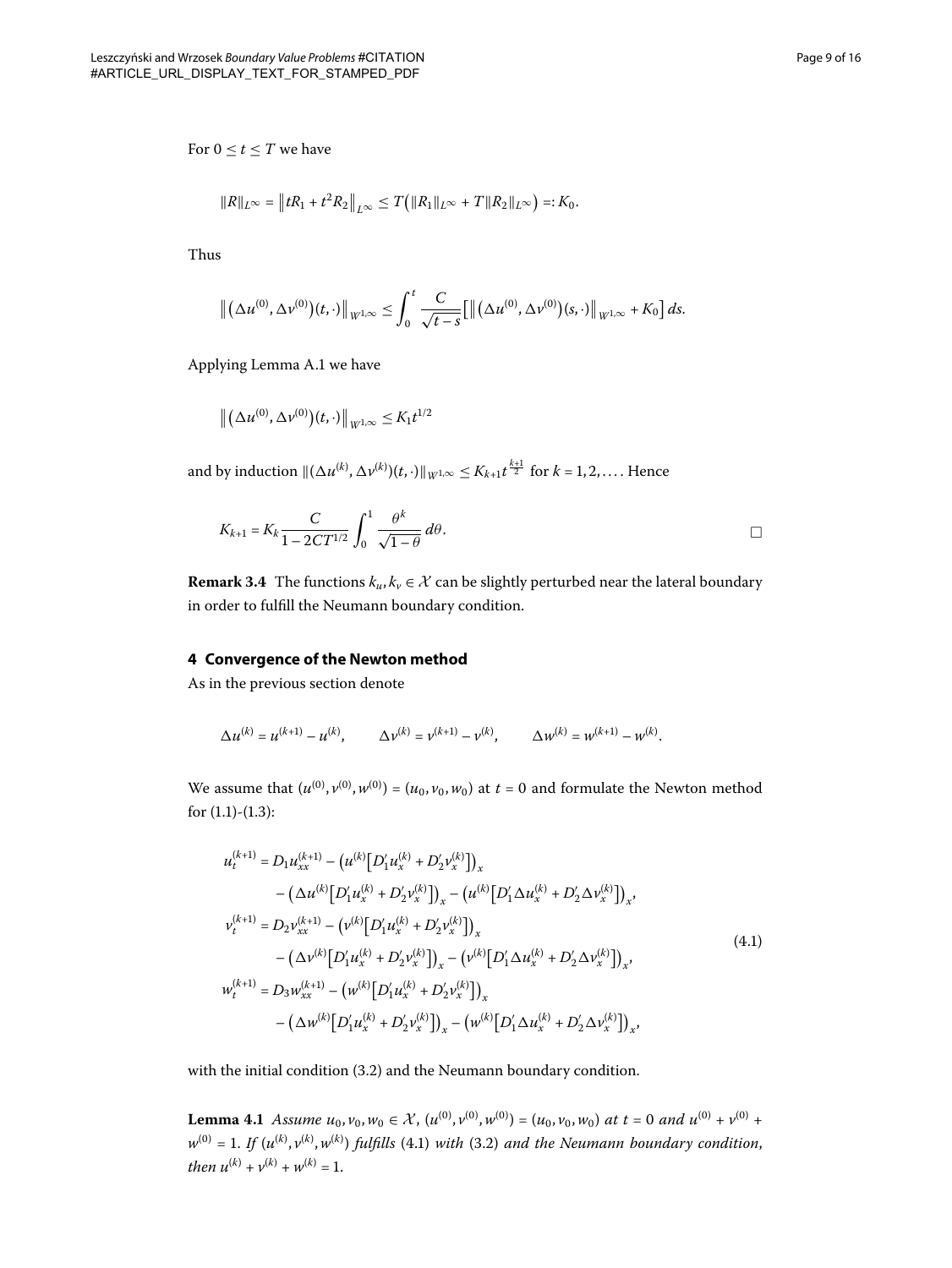*Proof* We show  $u^{(k)} + v^{(k)} + w^{(k)} = 1 \Rightarrow u^{(k+1)} + v^{(k+1)} + w^{(k+1)} = 1$ . The only solution to the differential equation

$$
u_t^{(k+1)} + v_t^{(k+1)} + w_t^{(k+1)}
$$
  
=  $-(u_x^{(k+1)} + v_x^{(k+1)} + w_x^{(k+1)}) [D_1 u_x^{(k)} + D_2 v_x^{(k)} + D_3 w_x^{(k)}]$   
 $-(u^{(k+1)} + v^{(k+1)} + w^{(k+1)} - 1) [D_1 u_{xx}^{(k)} + D_2 v_{xx}^{(k)} + D_3 w_{xx}^{(k)}]$ 

is  $u^{(k+1)} + v^{(k+1)} + w^{(k+1)} \equiv 1$ .

 $\Box$ 

The following theorem establishes the convergence of the Newton method.

**Theorem 4.2** Suppose  $(u_0, v_0, w_0) \in \mathcal{X}$  and  $(u^{(0)}, v^{(0)}, w^{(0)}) = (u_0, v_0, w_0)$  at  $t = 0$ . If  $u_x^{(k)}, v_x^{(k)}$ ,  $w_x^{(k)}$  are  $C^2$  and

$$
0 \le u^{(k)} \le 1, \qquad 0 \le v^{(k)} \le 1, \qquad 0 \le w^{(k)} \le 1 \quad \text{for } k = 1, 2, \ldots,
$$

then the sequence  $(u^{(k)}, v^{(k)}, w^{(k)})$  defined by (4.1), (3.2) converges to the solution  $(u, v, w)$  of (1[.](#page-1-0)1)-(1.3) with respect to the norms in the Sobolev space  $W^{1,\infty}$ .

*Proof* We have the following differential equations:

$$
\Delta u_t^{(k+1)} = D_1 \Delta u_{xx}^{(k+1)} - (\Delta u^{(k)} [D'_1 \Delta u_x^{(k)} + D'_2 \Delta v_x^{(k)}])_x \n- (\Delta u^{(k+1)} [D'_1 u_x^{(k+1)} + D'_2 v_x^{(k+1)}])_x - (u^{(k+1)} [D'_1 \Delta u_x^{(k+1)} + D'_2 \Delta v_x^{(k+1)}])_x, \n\Delta v_t^{(k+1)} = D_2 \Delta v_{xx}^{(k+1)} - (\Delta v^{(k)} [D'_1 \Delta u_x^{(k)} + D'_2 \Delta v_x^{(k)}])_x \n- (\Delta v^{(k+1)} [D'_1 u_x^{(k+1)} + D'_2 v_x^{(k+1)}])_x - (v^{(k+1)} [D'_1 \Delta u_x^{(k+1)} + D'_2 \Delta v_x^{(k+1)}])_x, \n\Delta w_t^{(k+1)} = D_3 \Delta w_{xx}^{(k+1)} - (\Delta w^{(k)} [D'_1 \Delta u_x^{(k)} + D'_2 \Delta v_x^{(k)}])_x \n- (\Delta w^{(k+1)} [D'_1 u_x^{(k+1)} + D'_2 v_x^{(k+1)}])_x - (w^{(k+1)} [D'_1 \Delta u_x^{(k+1)} + D'_2 \Delta v_x^{(k+1)}])_x.
$$

By the Green functions  $G^{1,k}$ ,  $G^{2,k}$ :

$$
\Delta u^{(k+1)}(t,x) = \int_0^t \int_{-L}^L G^{\frac{1}{2},k}(t,s,x,y) \left(\Delta u^{(k)}(s,y) \left[D'_1 \Delta u^{(k)}_y(s,y) + D'_2 \Delta v^{(k)}_y(s,y)\right]\right)_y dy ds + \int_0^t \int_{-L}^L G^{\frac{1}{2},k}(t,s,x,y) \Delta u^{(k+1)}_y(s,y) \left[D'_1 u^{(k+1)}_y(s,y) + D'_2 v^{(k+1)}_y(s,y)\right] dy ds + \int_0^t \int_{-L}^L G^{\frac{1}{2},k}(t,s,x,y) \Delta u^{(k+1)}(s,y) \left[D'_1 u^{(k+1)}_{yy}(s,y) + D'_2 v^{(k+1)}_{yy}(s,y)\right] dy ds + \int_0^t \int_{-L}^L G^{\frac{1}{2},k}(t,s,x,y) u^{(k+1)}_y(s,y) \left[D'_1 \Delta u^{(k+1)}_y(s,y) + D'_2 \Delta v^{(k+1)}_y(s,y)\right] dy ds.
$$

Using the integration by parts we get

$$
\int_0^t \int_{-L}^L G^{1,k}(t,s,x,y) \big( \Delta u^{(k)}(s,y) \big[ D_1' \Delta u_y^{(k)}(s,y) + D_2' \Delta v_y^{(k)}(s,y) \big] \big)_y \, dy \, ds
$$
  
= 
$$
- \int_0^t \int_{-L}^L G_y^{1,k}(t,s,x,y) \Delta u^{(k)}(s,y) \big[ D_1' \Delta u_y^{(k)}(s,y) + D_2' \Delta v_y^{(k)}(s,y) \big] \, dy \, ds.
$$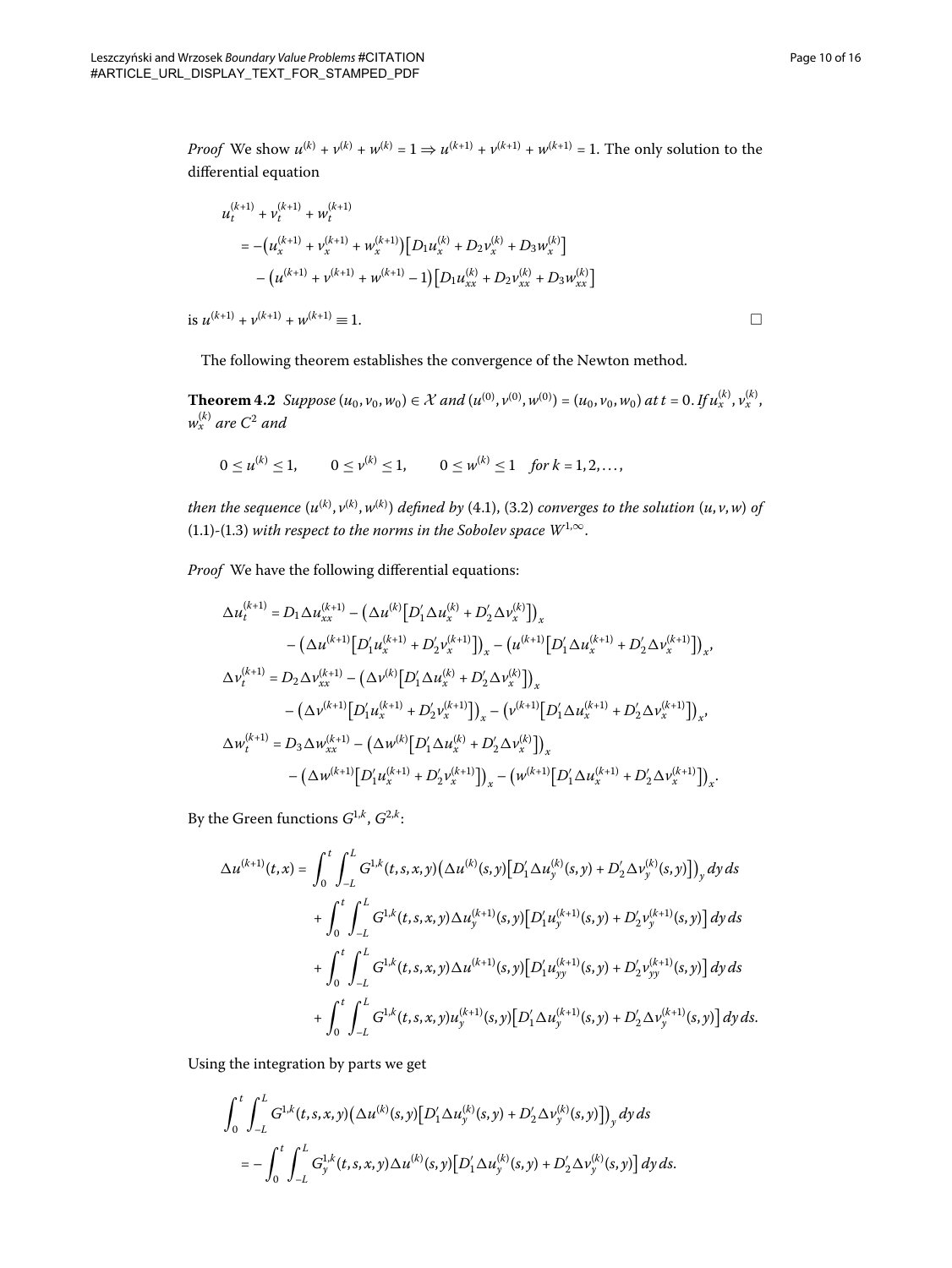From the following property:

$$
\int_{-L}^{L} \left| G_y^{i,k}(t,s,x,y) \right| dy \leq \frac{C}{\sqrt{t-s}},
$$

estimates like (3[.](#page-6-1)5), (3.6), and  $xy \leq \frac{1}{2}(x^2 + y^2)$  we obtain

$$
\|\Delta u^{(k+1)}(t,\cdot)\|_{L^{\infty}} \leq \int_0^t \frac{C_2}{2\sqrt{t-s}} Q^{1,k}(s) ds,
$$

where

$$
Q^{1,k}(s) = \left\| \Delta u^{(k)}(s, \cdot) \right\|_{L^{\infty}}^2 + \left\| \Delta u_y^{(k)}(s, \cdot) \right\|_{L^{\infty}}^2 + \left\| \Delta v_y^{(k)}(s, \cdot) \right\|_{L^{\infty}}^2 + \left\| \Delta u_y^{(k+1)}(s, \cdot) \right\|_{L^{\infty}} + \left\| \Delta u^{(k+1)}(s, \cdot) \right\|_{L^{\infty}} d s + \left\| \Delta u_y^{(k+1)}(s, \cdot) \right\|_{L^{\infty}} + \left\| \Delta v_y^{(k+1)}(s, \cdot) \right\|_{L^{\infty}}.
$$

Similarly

$$
\left\|\Delta\nu^{(k+1)}(t,\cdot)\right\|_{L^{\infty}} \leq \int_0^t \frac{C_2}{2\sqrt{t-s}} Q^{2,k}(s) \, ds,
$$

where

$$
Q^{2,k}(s) = \left\| \Delta \nu^{(k)}(s, \cdot) \right\|_{L^{\infty}}^{2} + \left\| \Delta u_{y}^{(k)}(s, \cdot) \right\|_{L^{\infty}}^{2} + \left\| \Delta \nu_{y}^{(k)}(s, \cdot) \right\|_{L^{\infty}}^{2} + \left\| \Delta \nu_{y}^{(k+1)}(s, \cdot) \right\|_{L^{\infty}} + \left\| \Delta \nu_{y}^{(k+1)}(s, \cdot) \right\|_{L^{\infty}} + \left\| \Delta \nu_{y}^{(k+1)}(s, \cdot) \right\|_{L^{\infty}}.
$$

We have

$$
\Delta u_x^{(k+1)}(t,x)
$$
\n
$$
= \int_0^t \int_{-L}^L G_x^{1,k}(t,s,x,y) \left( \Delta u^{(k)}(s,y) \left[ D_1' \Delta u_y^{(k)}(s,y) + D_2' \Delta v_y^{(k)}(s,y) \right] \right)_y dy ds
$$
\n
$$
+ \int_0^t \int_{-L}^L G_x^{1,k}(t,s,x,y) \Delta u_y^{(k+1)}(s,y) \left[ D_1' u_y^{(k+1)}(s,y) + D_2' v_y^{(k+1)}(s,y) \right] dy ds
$$
\n
$$
+ \int_0^t \int_{-L}^L G_x^{1,k}(t,s,x,y) \Delta u^{(k+1)}(s,y) \left[ D_1' u_{yy}^{(k+1)}(s,y) + D_2' v_{yy}^{(k+1)}(s,y) \right] dy ds
$$
\n
$$
+ \int_0^t \int_{-L}^L G_x^{1,k}(t,s,x,y) u_y^{(k+1)}(s,y) \left[ D_1' \Delta u_y^{(k+1)}(s,y) + D_2' \Delta v_y^{(k+1)}(s,y) \right] dy ds.
$$

By integration by parts:

$$
\int_0^t \int_{-L}^L G_x^{1,k}(t,s,x,y) \big(\Delta u^{(k)}(s,y) \big[D_1' \Delta u_y^{(k)}(s,y) + D_2' \Delta v_y^{(k)}(s,y)\big]\big)_y \,dy\,ds
$$
  
= 
$$
- \int_0^t \int_{-L}^L G_{xy}^{1,k}(t,s,x,y) \Delta u^{(k)}(s,y) \big[D_1' \Delta u_y^{(k)}(s,y) + D_2' \Delta v_y^{(k)}(s,y)\big] \,dy\,ds.
$$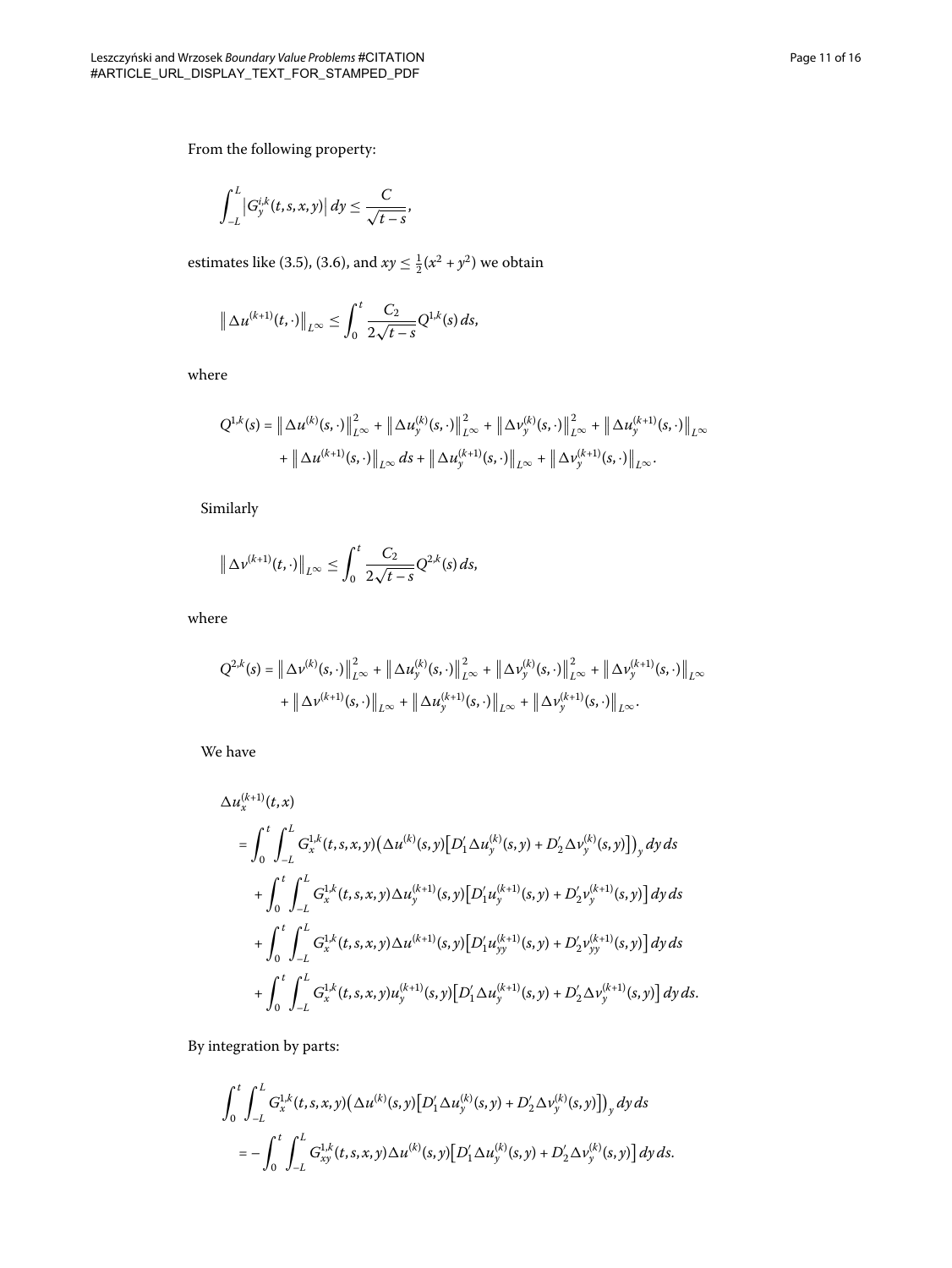Since  $\Delta u^{(k)}(s,y)$ ,  $\Delta u^{(k)}_y(s,y)$ ,  $\Delta v^{(k)}_y(s,y)$  satisfy the Lipschitz condition, we have the estimates (see  $[12]$ )

$$
\int_{-L}^{L} \left| G_{xy}^{i,k}(t,s,x,y) \Delta u^{(k)}(s,y) \Delta u_{y}^{(k)}(s,y) \right| dy
$$
\n
$$
\leq \int_{0}^{t} \frac{C_{3}}{(t-s)^{3/4}} \left\| \Delta u^{(k)}(s,\cdot) \right\|_{L^{\infty}} \left\| \Delta u_{y}^{(k)}(s,\cdot) \right\|_{L^{\infty}} ds
$$

and

$$
\int_{-L}^{L} |G_{xy}^{i,k}(t,s,x,y)\Delta u^{(k)}(s,y)\Delta v_{y}^{(k)}(s,y)| dy \n\leq \int_{0}^{t} \frac{C_{3}}{(t-s)^{3/4}} \left\|\Delta u^{(k)}(s,\cdot)\right\|_{L^{\infty}} \left\|\Delta v_{y}^{(k)}(s,\cdot)\right\|_{L^{\infty}} ds.
$$
\n(4.2)

Hence

$$
\|\Delta u_x^{(k+1)}(t,\cdot)\|_{L^{\infty}}\n\n\leq \int_0^t \frac{C_4}{(t-s)^{3/4}} (\|\Delta u^{(k)}(s,\cdot)\|_{L^{\infty}}^2 + \|\Delta u_y^{(k)}(s,\cdot)\|_{L^{\infty}}^2 + \|\Delta v_y^{(k)}(s,\cdot)\|_{L^{\infty}}^2) ds\n\n+ \int_0^t \frac{C_5}{\sqrt{t-s}} (\|\Delta u_y^{(k+1)}(s,\cdot)\|_{L^{\infty}} + \|\Delta u^{(k+1)}(s,\cdot)\|_{L^{\infty}} + \|\Delta u_y^{(k+1)}(s,\cdot)\|_{L^{\infty}}\n\n+ \|\Delta v_y^{(k+1)}(s,\cdot)\|_{L^{\infty}}) ds.
$$

Similarly

$$
\|\Delta \nu_x^{(k+1)}(t, \cdot)\|_{L^{\infty}}\n\n\leq \int_0^t \frac{C_4}{(t-s)^{3/4}} (\|\Delta \nu^{(k)}(s, \cdot)\|_{L^{\infty}}^2 + \|\Delta u_y^{(k)}(s, \cdot)\|_{L^{\infty}}^2 + \|\Delta \nu_y^{(k)}(s, \cdot)\|_{L^{\infty}}^2) ds\n\n+ \int_0^t \frac{C_5}{\sqrt{t-s}} (\|\Delta \nu_y^{(k+1)}(s, \cdot)\|_{L^{\infty}} + \|\Delta \nu_y^{(k+1)}(s, \cdot)\|_{L^{\infty}} + \|\Delta u_y^{(k+1)}(s, \cdot)\|_{L^{\infty}}\n\n+ \|\Delta \nu_y^{(k+1)}(s, \cdot)\|_{L^{\infty}}) ds.
$$

We have

$$
\|(\Delta u^{(k+1)}, \Delta \nu^{(k+1)})(t, \cdot)\|_{W^{1,\infty}} \leq \int_0^t \frac{C_4}{(t-s)^{3/4}} \|(\Delta u^{(k)}, \Delta \nu^{(k)})(s, \cdot)\|_{W^{1,\infty}}^2 ds + \int_0^t \frac{C_5}{\sqrt{t-s}} \|(\Delta u^{(k+1)}, \Delta \nu^{(k+1)})(s, \cdot)\|_{W^{1,\infty}} ds.
$$

We apply Lemma [A.](#page-13-0)1:

$$
K_{k+1}t^{r_{k+1}}(1-2C_5T^{1/2})\geq C_4K_kt^{2r_{k+1}+3/4}\int_0^1\frac{\theta^{2r_k}}{(1-\theta)^{3/4}}\,d\theta,
$$

where

$$
r_k = \frac{3}{4}(2^k - 1) \approx 2^k \quad \text{and} \quad K_k \approx A^{2^k}.
$$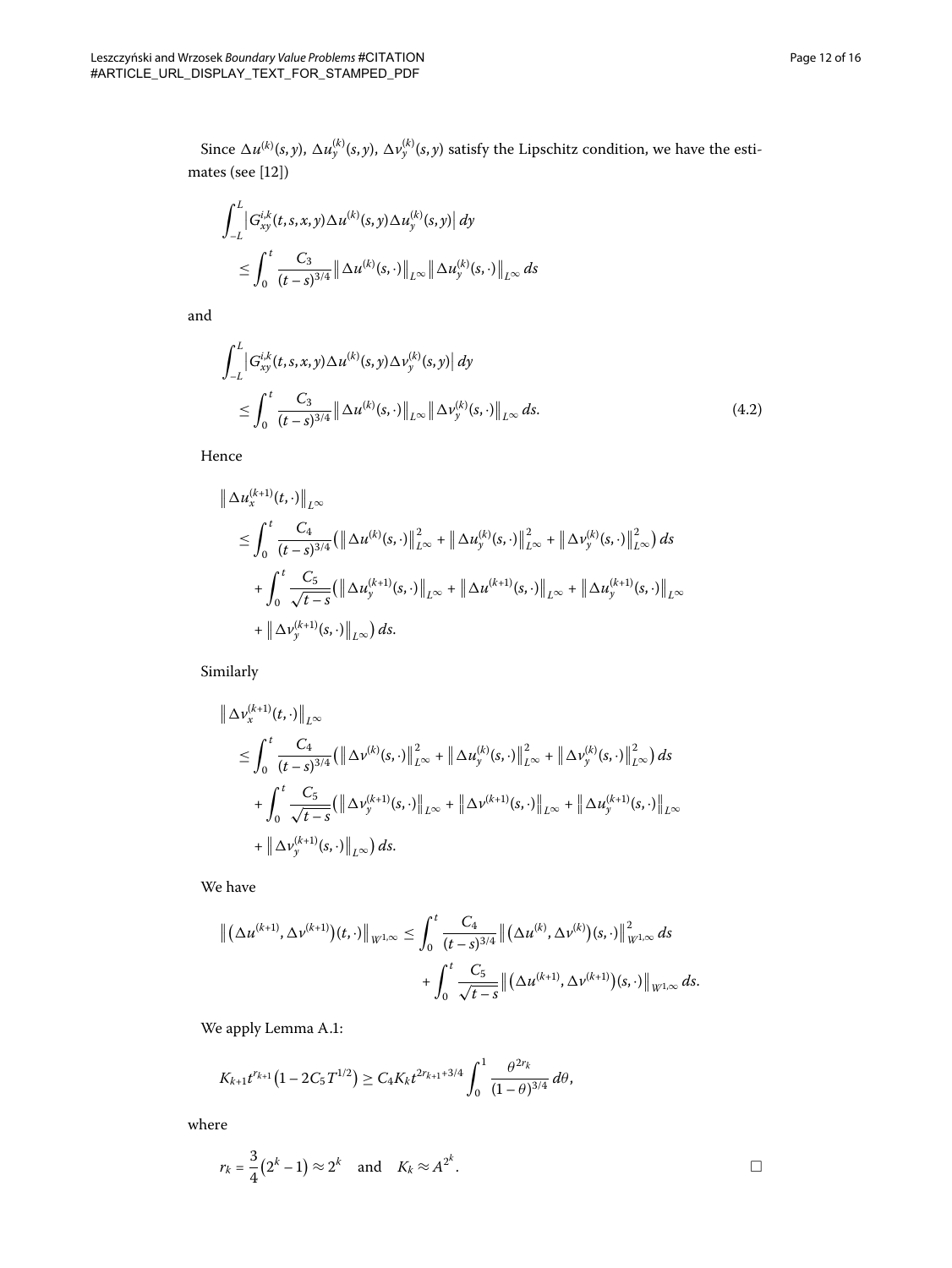We give sufficient conditions for the successive approximations to remain in  $X$ .

**Proposition 4.3** Assume that  $u_0, v_0 \in C^4$ ,  $0 < \varepsilon_0 \le u_0(x) \le 1 - \varepsilon_0 < 1$ ,  $0 < \varepsilon_0 \le v_0(x) \le$  $1-\varepsilon_0 < 1$  and the sequence  $(u^{(k)}, v^{(k)}, w^{(k)})$  defined by (4.1) with the first element given by

$$
u^{(0)}(t,x) = u_0(x) + tk_u(x) \quad and \quad v^{(0)}(t,x) = v_0(x) + tk_v(x),
$$

*where*  $k_u, k_v \in \mathcal{X}$  *are of the form* 

$$
k_u(x) = D_1 u''_0(x) - (u_0(x)[D'_1 u'_0(x) + D'_2 v'_0(x)]_x,
$$
  

$$
k_v(x) = D_2 v''_0(x) - (v_0(x)[D'_1 u'_0(x) + D'_2 v'_0(x)]_x,
$$

*converges to the solution*  $(u, v, w)$  *of*  $(1.1)$  $(1.1)$  $(1.1)$ ,  $(1.2)$  *in the Sobolev space*  $W^{1, \infty}$ *. If* 

$$
\sum_{k=0}^{\infty} \tilde{K}_k t^{\frac{3k}{4}} \leq \varepsilon_0, \quad \tilde{K}_k := \tilde{K}_{k-1} \frac{\tilde{C}}{1 - 2CT^{1/2}} \int_0^1 \frac{\theta^{k-1}}{(1-\theta)^{3/4}} d\theta,
$$

 $then 0 \leq u^{(k)}(t,x) \leq 1 \ and \ 0 \leq v^{(k)}(t,x) \leq 1, k = 0, 1, \ldots.$ 

*Proof* We have

$$
\Delta u_t^{(0)}(t,x) = u_t^{(1)}(t,x) - u_t^{(0)}(t,x)
$$
  
\n
$$
= D_1 u_{xx}^{(1)} - (u^{(0)} [D'_1 u_x^{(0)} + D'_2 v_x^{(0)}])_x
$$
  
\n
$$
- (\Delta u^{(0)} [D'_1 u_x^{(0)} + D'_2 v_x^{(0)}])_x - (u^{(0)} [D'_1 \Delta u_x^{(0)} + D'_2 \Delta v_x^{(0)}])_x - k_u(x)
$$
  
\n
$$
= D_1 \Delta u_{xx}^{(0)} - (\Delta u^{(0)} [D'_1 u_x^{(0)} + D'_2 v_x^{(0)}])_x - (u^{(0)} [D'_1 \Delta u_x^{(0)} + D'_2 \Delta v_x^{(0)}])_x
$$
  
\n
$$
+ tR_1(x) + t^2 R_2(x),
$$

where  $R_1(x)$  and  $R_2(x)$  are of the same form as in the proof of Proposition 3.3. Since

$$
\|tR_1 + t^2 R_2\|_{L^{\infty}} \leq T(|R_1\|_{L^{\infty}} + T \|R_2\|_{L^{\infty}}) =: \tilde{K}_0
$$

we have

$$
\begin{aligned} & \left\| \left( \Delta u^{(0)}, \Delta v^{(0)} \right) (t, \cdot) \right\|_{W^{1,\infty}} \\ & \leq \int_0^t \frac{C}{\sqrt{t-s}} \left\| \left( \Delta u^{(0)}, \Delta v^{(0)} \right) (s, \cdot) \right\|_{W^{1,\infty}} ds + \int_0^t \frac{\tilde{C}}{(t-s)^{3/4}} \tilde{K}_0 ds. \end{aligned}
$$

Applying Lemma [A.](#page-13-0)1 we get

$$
\left\| \big(\Delta u^{(0)}, \Delta \nu^{(0)}\big)(t, \cdot)\right\|_{W^{1,\infty}} \leq \tilde{K}_1 t^{3/4}
$$

and by induction  $\|(\Delta u^{(k)}, \Delta v^{(k)})(t, \cdot)\|_{W^{1,\infty}} \leq \tilde{K}_{k+1} t^{\frac{3(k+1)}{4}}$  for  $k = 1, 2, \ldots$ . Hence

$$
\widetilde{K}_{k+1} := \widetilde{K}_k \frac{\widetilde{C}}{1 - 2CT^{1/2}} \int_0^1 \frac{\theta^k}{(1 - \theta)^{3/4}} d\theta.
$$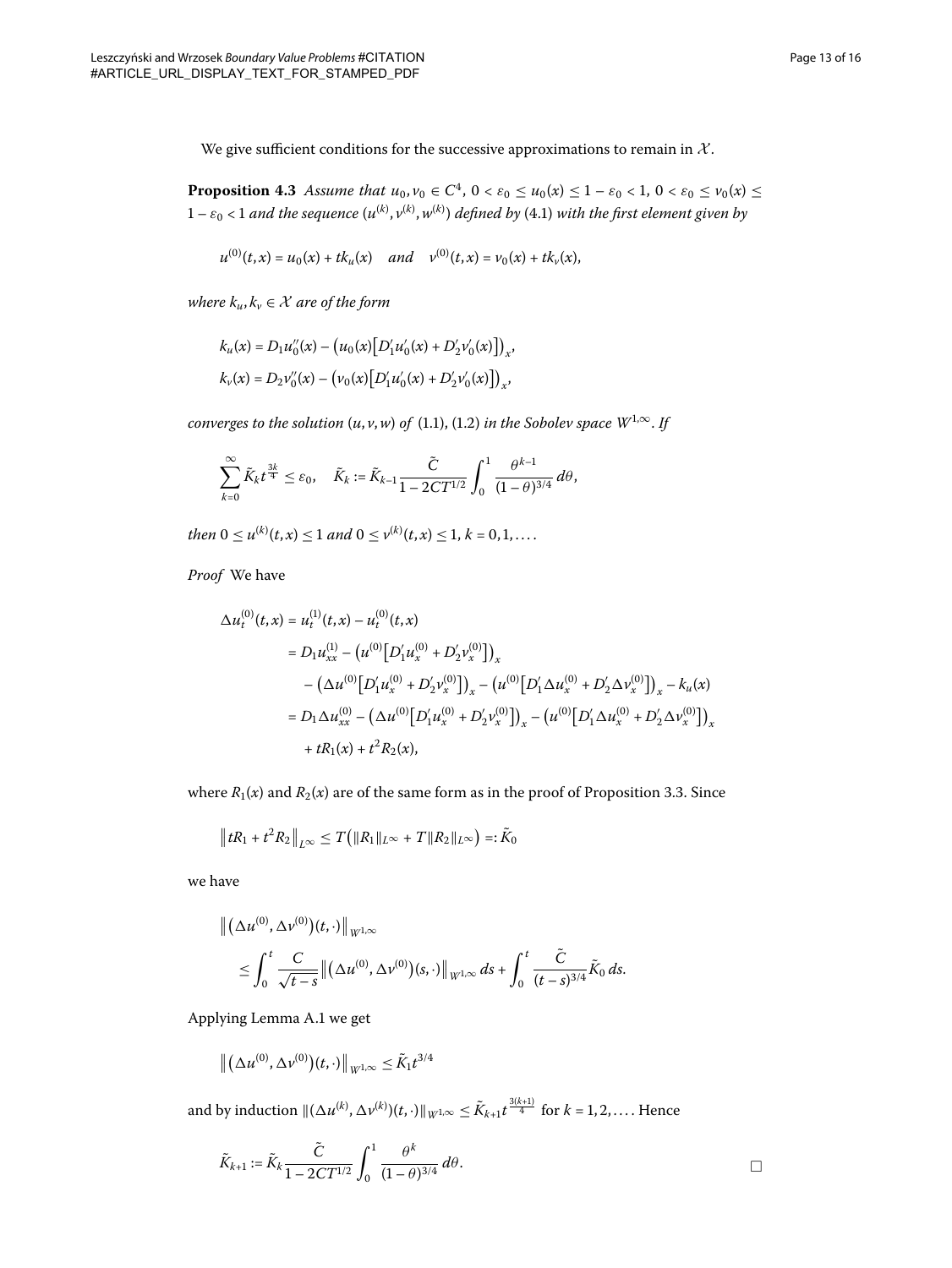#### **5 Conclusions**

Assume that  $(u^{(0)}, v^{(0)}, w^{(0)})$  coincides with  $(u_0, v_0, w_0)$  at  $t = 0$  and consider the following iterative scheme for  $(1.1)-(1.3)$  $(1.1)-(1.3)$  $(1.1)-(1.3)$ :

$$
\begin{split} u_t^{(k+1)} &= D_1 u_{xx}^{(k+1)} - \left( u^{(k+1)} \big[ D_1 u_x^{(k)} + D_2 v_x^{(k)} + D_3 w_x^{(k)} \big] \right)_x, \\ v_t^{(k+1)} &= D_2 v_{xx}^{(k+1)} - \left( v^{(k+1)} \big[ D_1 u_x^{(k)} + D_2 v_x^{(k)} + D_3 w_x^{(k)} \big] \right)_x, \\ w_t^{(k+1)} &= D_3 w_{xx}^{(k+1)} - \left( w^{(k+1)} \big[ D_1 u_x^{(k)} + D_2 v_x^{(k)} + D_3 w_x^{(k)} \big] \right)_x \end{split}
$$

with the initial condition

$$
u^{(k+1)}(0,x) = u_0(x),
$$
  $v^{(k+1)}(0,x) = v_0(x),$   $w^{(k+1)}(0,x) = w_0(x)$ 

for  $x \in [-L, L]$  and the Neumann boundary condition. Denote

$$
\Delta u^{(k)} = u^{(k+1)} - u^{(k)}, \qquad \Delta v^{(k)} = v^{(k+1)} - v^{(k)}, \qquad \Delta w^{(k)} = w^{(k+1)} - w^{(k)}.
$$

Convergence problems occur in  $L^2$  and the Sobolev norm  $W^{1,\infty}$ . Our attempt to obtain the following relation for the increments  $\Delta u^{(k)},\,\Delta v^{(k)},\,\Delta w^{(k)}$ :

$$
\frac{d}{dt}A_{k+1}(t) \leq C[A_{k+1}(t) + A_k(t)], \qquad A_k(t) = \int_{-L}^{L} [(\Delta u^{(k)})^2 + (\Delta v^{(k)})^2 + (\Delta w^{(k)})^2] dx
$$

was unsuccessful as it is difficult to estimate the following component:

$$
\int_{-L}^{L} \Delta u^{(k+1)} \big( u^{(k+1)} \big[ D_1 \Delta u_x^{(k)} + D_2 \Delta v_x^{(k)} + D_3 \Delta w_x^{(k)} \big] \big)_x dx.
$$

This example of iterations shows that strongly coupled systems cause serious problems with their approximation. We think that the ternary system and suitable approximations to it will be somehow expressed in an abstract way, based on a Conti-Opial type theorem, like in  $[13]$  $[13]$ .

<span id="page-13-0"></span>In order to illustrate fast convergence of Newton's iterations we provide numerical examples with  $D_1 = 1$ ,  $D_2 = 0.5$ ,  $D_3 = 0.2$ , and  $u_0$ ,  $v_0$  being sample piecewise polynomial functions taking values in [0.2, 0.8]. We check the differences  $u^{k+1} - u^k$  and  $v^{k+1} - v^k$  for  $k = 0, 1, 2, 3, 4$ . Our computer programs are performed by implicit finite difference methods with steps  $h_0 = h_1 = 0.01$ ; see Table 1 (direct iterations), Table 2 (Newton's iterations).

#### **Appendix**

Lemma A.1 Assume that

$$
z(t) \leq \int_0^t \frac{C}{\sqrt{t-s}} z(s) \, ds + \int_0^t \frac{\tilde{C}}{(t-s)^\alpha} p(s) \, ds \quad \text{and} \quad p(s) \leq K s^m.
$$

*Then*  $z(t) \leq \tilde{K}t^{m+\alpha}$  *for*  $t \in [0, T]$ , where  $\frac{1}{2} \leq \alpha < 1$  and  $1 - 2CT^{1/2} > 0$ .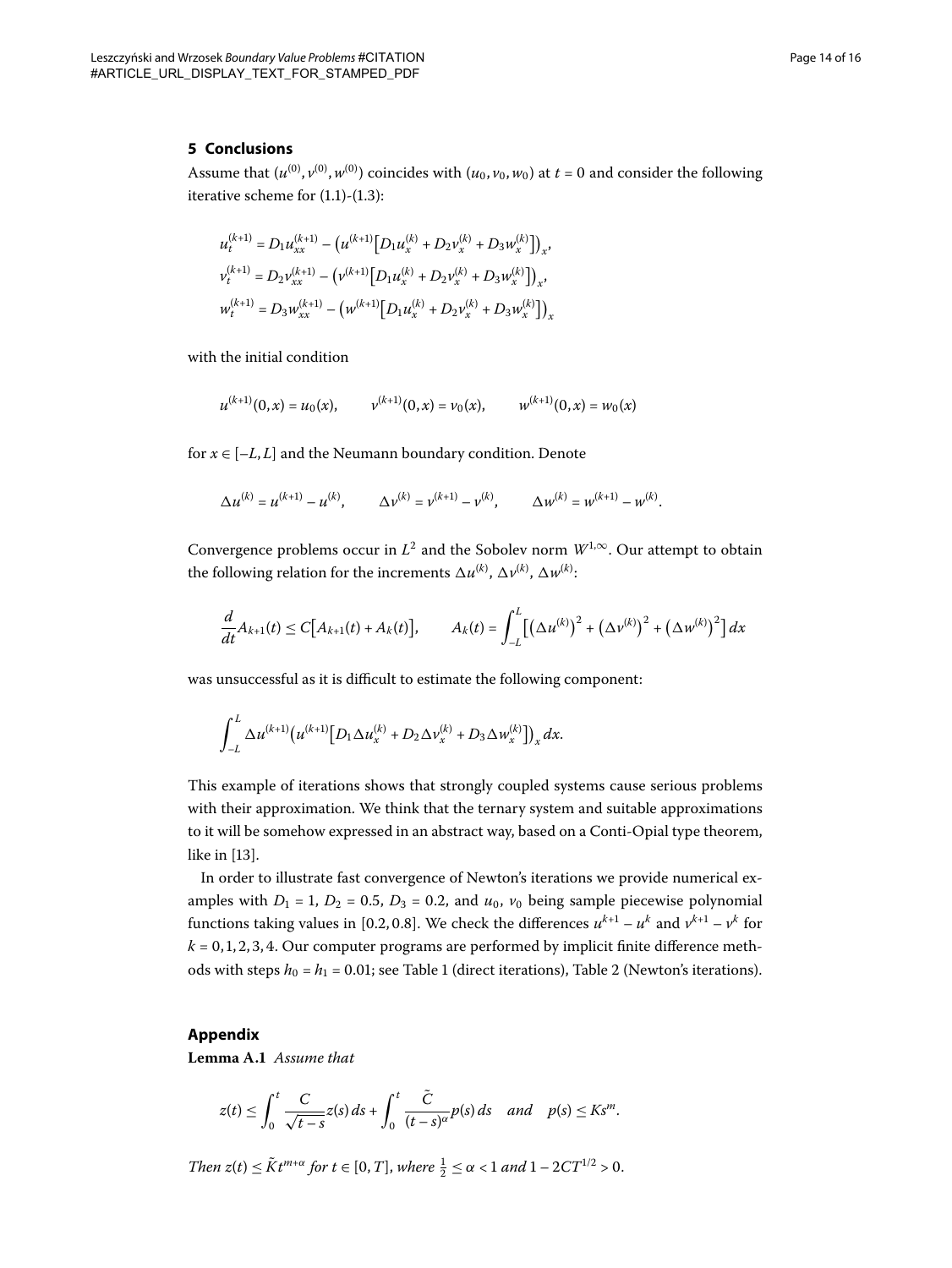|      | $ u^{(1)} - u^{(0)} $ | $ u^{(2)} - u^{(1)} $ | $ u^{(3)} - u^{(2)} $ | $ u^{(4)} - u^{(3)} $ | $ u^{(5)} - u^{(4)} $ |
|------|-----------------------|-----------------------|-----------------------|-----------------------|-----------------------|
| 0.00 | 0.000000e+00          | 0.000000e+00          | 0.000000e+00          | $0.000000e + 00$      | 0.000000e+00          |
| 0.05 | 1.023328e-01          | 3.742852e-03          | 1.383520e-04          | 7.409068e-06          | 3.256123e-07          |
| 010  | 1476173e-01           | 6990620e-03           | 2.908263e-04          | 1.835346e-05          | 1004908e-06           |
| 015  | 1783626e-01           | $9324930e - 03$       | 4031573e-04           | 2746097e-05           | 1.675459e-06          |
| 0.20 | 2028066e-01           | $1096861e - 02$       | 4788241e-04           | 3397007e-05           | 2215127e-06           |
| 0.25 | 2.239067e-01          | 1.206830e-02          | 5253484e-04           | 3806322e-05           | 2601687e-06           |
| 0.30 | 2425240e-01           | 1273201e-02           | 5499511e-04           | 4.011546e-05          | 2844953e-06           |
| 035  | 2593736e-01           | 1.304597e-02          | 5585483e-04           | 4.051817e-05          | 2.967818e-06          |
| 040  | 2745434e-01           | 1307759e-02           | 5.556250e-04          | 3970391e-05           | 2.985870e-06          |

<span id="page-14-0"></span>**Table 1 Maximal differences between successive approximations** *u***(***k***) by direct iterations ([3.1\)](#page-4-0) with** *D***1 = 1,** *D***2 = 0.5,** *D***3 = 0.2,** *h* **= 0.01,** *h***0 = 0.01**

<span id="page-14-1"></span>**Table 2 Maximal differences between successive approximations** *u***(***k***) by Newton's method [\(4.1](#page-8-0)) with** *D***1 = 1,** *D***2 = 0.5,** *D***3 = 0.2,** *h* **= 0.01,** *h***0 = 0.01**

| t    | $ u^{(1)} - u^{(0)} $ | $ u^{(2)} - u^{(1)} $ | $ u^{(3)} - u^{(2)} $ | $ u^{(4)} - u^{(3)} $ | $ u^{(5)} - u^{(4)} $ |
|------|-----------------------|-----------------------|-----------------------|-----------------------|-----------------------|
| 0.00 | $0.000000e + 00$      | $0.000000e + 00$      | $0.000000e + 00$      | $0.000000e + 00$      | $0.000000e + 00$      |
| 0.05 | 9.970638e-02          | 1 703717e-03          | 6.949251e-07          | 1.628697e-13          | 8.038015e-14          |
| 010  | 1.430019e-01          | 3927916e-03           | 4.076982e-06          | 4.423240e-12          | 5.245804e-14          |
| 0.15 | 1.723550e-01          | 5877059e-03           | 9.749392e-06          | 2.192441e-11          | 3.896883e-14          |
| 0.20 | 1956575e-01           | 7.536084e-03          | 1659814e-05           | 1.148864e-10          | 3.987088e-14          |
| 0.25 | 2.155355e-01          | 8989691e-03           | 2.404146e-05          | 4.279036e-10          | 3.957945e-14          |
| 0.30 | 2332049e-01           | 1.029947e-02          | 3.161596e-05          | 1.167791e-09          | 3.042011e-14          |
| 0.35 | 2.489078e-01          | 1.153614e-02          | 4.250313e-05          | $2625514e - 09$       | 1.676437e-14          |
| 0.40 | 2.631780e-01          | 1.269348e-02          | 5.972126e-05          | 5.163286e-09          | 2.378098e-13          |

*Proof* We have

$$
z(t) \le \int_0^t \frac{C}{\sqrt{t-s}} z(s) ds + \int_0^t \frac{\tilde{C}}{(t-s)^\alpha} K s^m ds
$$
  

$$
\le \int_0^t \frac{C}{\sqrt{t-s}} \tilde{K} t^{m+\alpha} ds + \int_0^t \frac{\tilde{C}}{(t-s)^\alpha} K s^m ds
$$

for  $0 \le t \le T$  and  $\frac{1}{2} \le \alpha < 1$ . We claim that

$$
2\tilde{K}Ct^{m+\alpha}T^{1/2} + \tilde{C}Kt^{m+\alpha}\int_0^1 \frac{\theta^m}{(1-\theta)^{\alpha}}\,d\theta \leq \tilde{K}t^{m+\alpha},
$$
  

$$
\tilde{K}t^{m+\alpha}\left(1 - 2CT^{1/2}\right) \geq \tilde{C}Kt^{m+\alpha}\int_0^1 \frac{\theta^m}{(1-\theta)^{\alpha}}\,d\theta.
$$

It suffices to take

$$
\tilde{K} := K \frac{\tilde{C}}{1 - 2CT^{1/2}} \int_0^1 \frac{\theta^m}{(1 - \theta)^\alpha} d\theta.
$$
\n(A.1)

**Competing interests**

The authors declare that they have no competing interests.

#### **Authors' contributions**

All authors contributed equally to the writing of this paper. All authors read and approved the final manuscript.